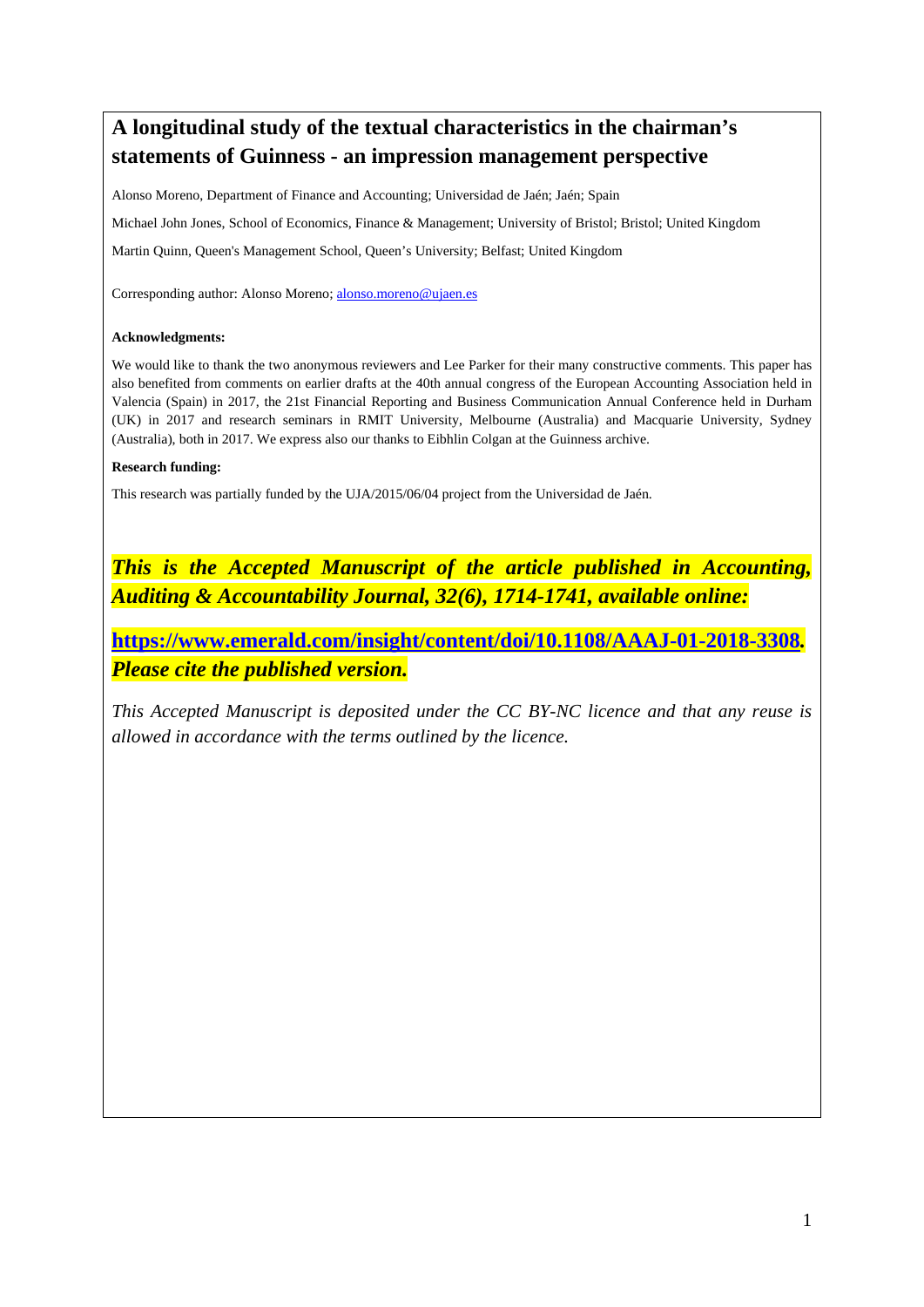# **A longitudinal study of the textual characteristics in the chairman's statements of Guinness – an impression management perspective**

## **Structured abstract**

**Purpose** - This paper longitudinally analyses the evolution of multiple narrative textual characteristics in the chairman's statements of Guinness from 1948 to 1996, with the aim of studying impression management influences. It attempts to contribute insights on impression management over time.

**Design/methodology/approach** - The paper attempts to contribute to external accounting communication literature, by building on the socio-psychological tradition within the functionalist-behavioural transmission perspective. The paper analyses multiple textual characteristics (positive, negative, tentative, future and external references, length, numeric references and first person pronouns) over 49 years and their potential relationship to profitability. Other possible disclosure drivers are also controlled.

**Findings -** The findings show that Guinness consistently used qualitative textual characteristics with a self-serving bias, but did not use those with a more quantitative character. Continual profits achieved by the company, and the high corporate/personal reputation of the company/chairpersons, inter alia, may well explain limited evidence of impression management associated with quantitative textual characteristics. The context appears related to the evolution of the broad communication pattern.

**Practical implications -** Impression management is likely to be present in some form in corporate disclosures of most companies, not only those companies with losses. If successful, financial reporting quality may be undermined and capital misallocations may result. Companies with a high public exposure such as those with a high reputation or profitability may use impression management in a different way.

**Originality/value -** Studies analysing multiple textual characteristics in corporate narratives tend to focus on different companies in a single year, or in two consecutive years. This study analyses multiple textual characteristics over many consecutive years. It also gives an original historical perspective, by studying how impression management relates to its context, as demonstrated by a unique data set. In addition, by using the same company, the possibility that different corporate characteristics between companies will affect results is removed. Moreover, Guinness, a well-known international company, was somewhat unique as it achieved continual profits.

**Keywords**: accounting narratives, functionalist-behavioural, Guinness, impression management, longitudinal, president's letter.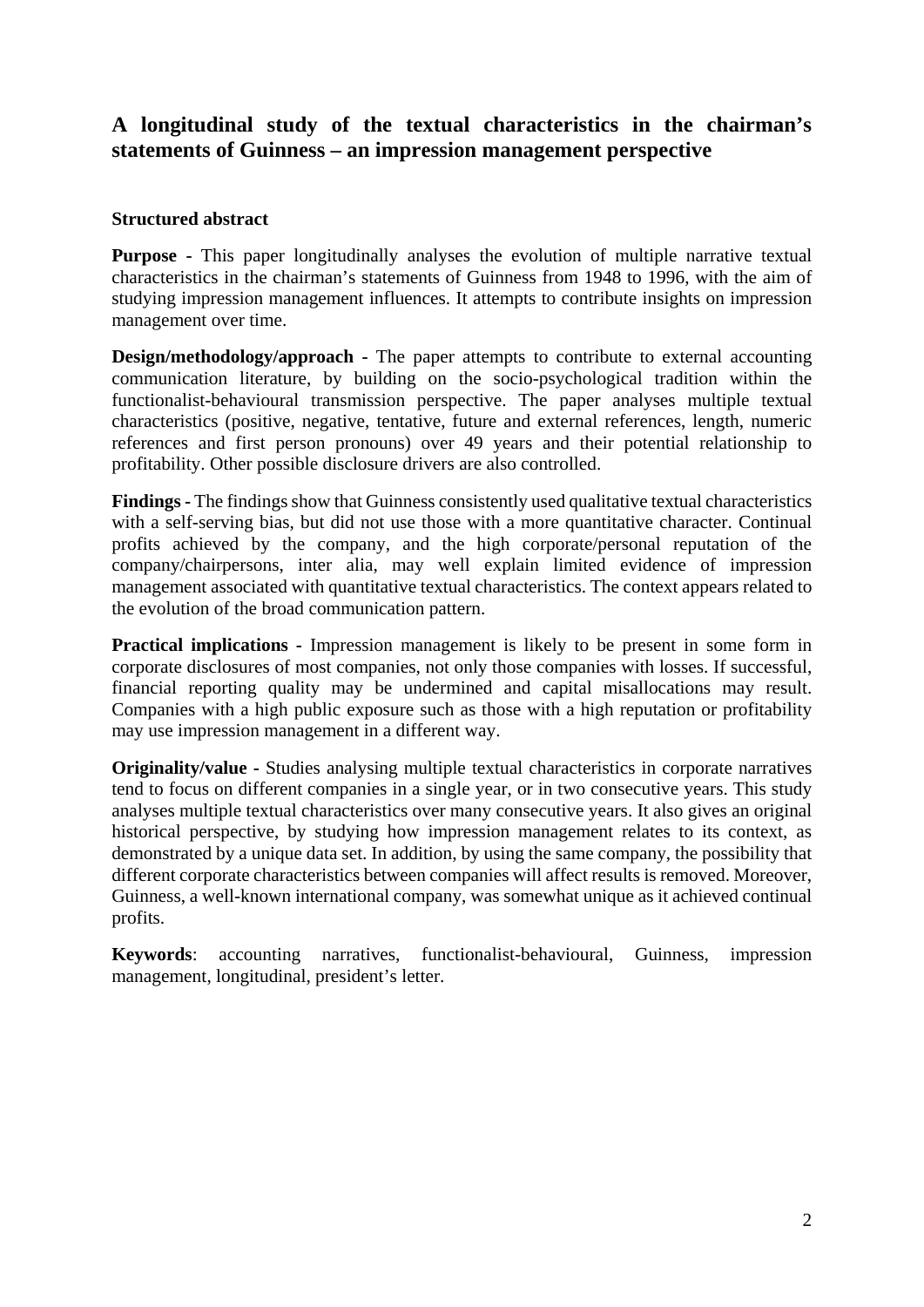#### **Introduction**

Impression management is motivated by management's desire to present a self-serving view of corporate performance (Neu *et al.*, 1998; Beattie and Jones, 2000b; Merkl-Davies and Brennan, 2007). It presupposes that, with an opportunistic attitude, managers exploit information asymmetries between themselves and stakeholders by means of biased reporting. Most narratives in corporate reports are not directly subject to audit, making it easier for managers to manipulate this information. However, if discretionary accounting narratives are used for impression management purposes, financial reporting quality may be undermined and capital misallocations may result (Brennan and Merkl-Davies, 2013).

The annual report has traditionally been the main corporate channel to communicate with stakeholders (Campbell *et al.*, 2006; Amernic *et al.*, 2010) and the chairman's statement/president's letter is cited as the most read section of the annual report (Courtis, 2004; Fanelli and Grasselli, 2006). The annual report should be useful to users for making decisions (IASB, 2010) and accordingly, companies should "use plain language, only well-defined terms, consistent terminology and an easy-to-follow structure" (FRC, 2009, p. 48). Using a consistent terminology reduces the likelihood of reporting bias. However, textual characteristics can also be used to influence stakeholder perspectives and mask bad performance.

Studies analysing multiple textual characteristics in corporate narratives have thus far focused on different companies in a single year, or in two consecutive years (Clatworthy and Jones, 2006; Cen and Cai, 2013). These studies are mainly cross-sectional and provide little meaningful comparable information over time (Beattie *et al.*, 2008). Their design also implies different corporate characteristics between companies may affect the results (Campbell and Rahman, 2010; Cooper and Slack, 2015). In contrast, longitudinal studies offer an opportunity to study changes in reporting practice (Beattie *et al.*, 2008). For example, a specific suggestion raised by Clatworthy and Jones (2006) is to analyse a series of years to examine the possible relationship between performance and textual characteristics. Merkl-Davies and Brennan (2007, p. 172) also suggest that "likely fruitful avenues [for impression management] include case studies and longitudinal analyses using qualitative content analysis techniques". More recently, Cooper and Slack (2015, p. 836) "call for future impression management studies to analyse company specific longitudinal data so that further instances of, and reasons for, discretionary changes in reporting practice can be identified". Moreover, Yang and Liu (2017, p. 18), in relation to new directions for impression management research, argue that "longitudinal studies could provide an opportunity to examine the factors determining disclosure decisions and changes in disclosure patterns over time". In cases focusing on the quantification of one textual characteristic, there are relatively few papers which analyse the evolution over a long number of years; for example, syntactical complexity (Moreno and Casasola, 2016, 81 years; Jones, 1988, 34 years), photographs (McKinstry, 1996, 65 years), attributions (Aerts, 2001, 8 years) and graphs (Beattie and Jones, 2000a, 5 years).

In order to contribute to this limited literature, this study analyses multiple textual characteristics over a 49-year period, with the objective of studying if textual characteristics (positive, negative, tentative, future and external references, length, numeric references and first person pronouns) follow an impression management perspective. In other words, if there is a relationship between textual characteristics and profitability. For this purpose, we use the chairman's statement of a well-known international company, Arthur Guinness, Son & Company Ltd (hereafter Guinness), from 1948 to 1996. The chairman's statement is one of the main communication tools to manage impressions used by companies (and therefore, the most studied by previous literature). Guinness as a brand exists to the present day. It was originally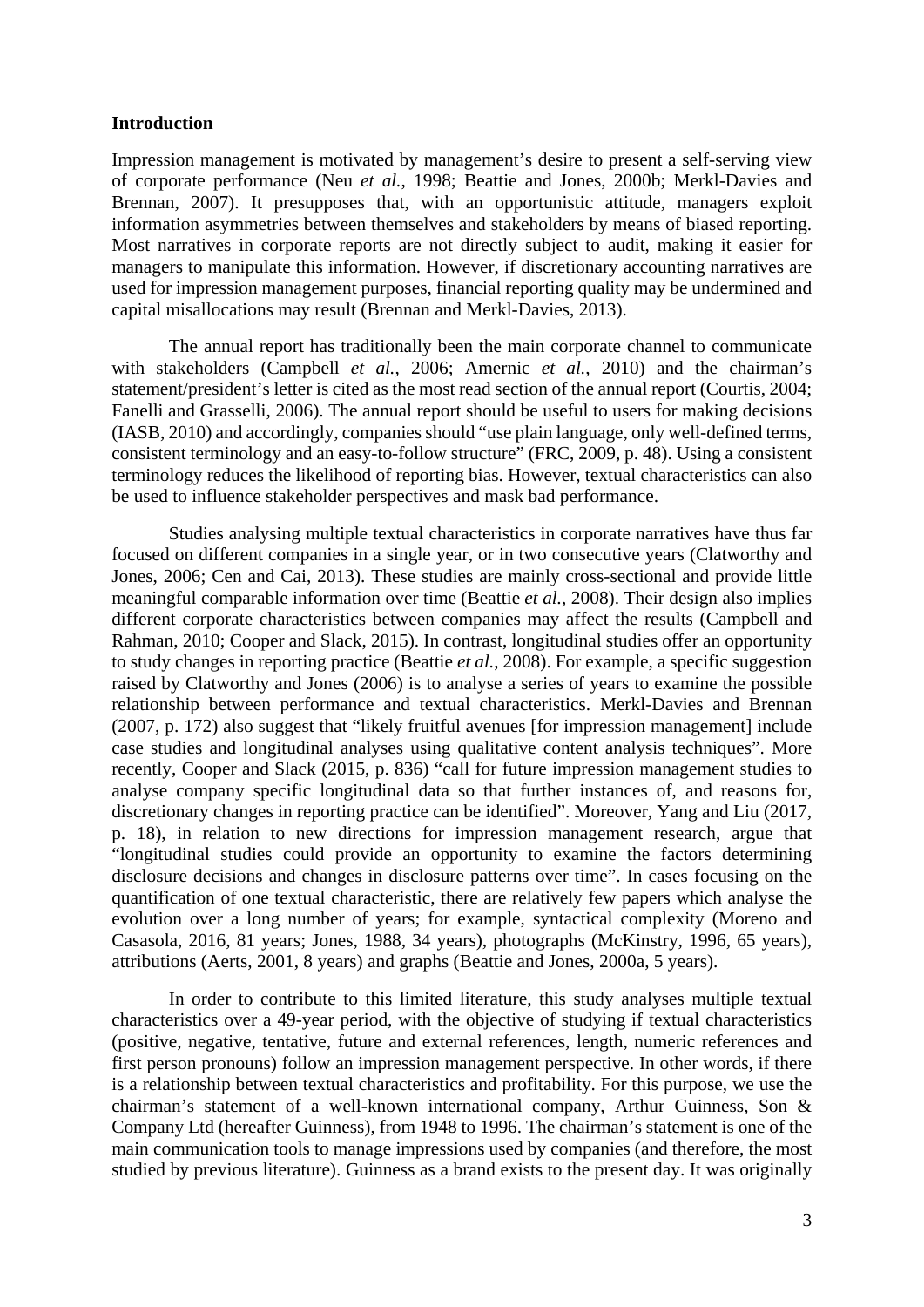an Irish-based global brewing company, founded in 1759. Our study starts in 1948, conditioned by the availability of the chairman's statement. Guinness existed as an independent company until 1997 when it became part of Diageo plc (Quinn, 2014). In 1991, it was "the sixth largest [company] in the UK, and one of the top ten in the European Community" (Chairman's Statement, 1991). Guinness was a relatively unique company in the sense that in the period under study, it achieved permanent profits – no one year showed losses. This fact can influence the incentives for impression management. Unusually, the chairman's statement of Guinness reduced in length over time. This was in contrast to the increasing total length of the annual report over time, including the consistent increase of voluntary information. In 1986, a share scandal related to Guinness' major acquisition (of Distillers Company Ltd) brought Guinness under intense media scrutiny, to which we give special attention. Apart from its size, the fact that Guinness was part of a high profile industry, brewing, might attract more general attention than other types of companies.

We build, on the classifications proposed by Merkl-Davies and Brennan (2017) to frame external accounting communication, within the socio-psychological tradition. This approach is part of the functionalist-behavioural transmission perspective. This paper contributes to the narrative disclosure literature in four ways. First, in contrast to most crosssectional studies on impression management (Beattie *et al.*, 2008), it conducts a longitudinal analysis to identify discretionary changes in corporate reporting over time in a single company. This contributes to research on the longitudinal nature of impression management and increases the insights on the relationship between impression management and its context. Second, previous impression management literature has typically focused on differences between different companies in terms of profits and losses (Clatworthy and Jones, 2006). By contrast, as Guinness has continuous profits, this study therefore focuses on increases and decreases in profits. Third, previous research has usually focused on one textual characteristic. We analysed multiple textual variables that could be used for impression management purposes. They are divided into qualitative and quantitative characteristics to strengthen the interpretation of the results. And fourth, the specific impact on the textual characteristics of a special event, the share scandal of 1986, is also examined.

The paper is structured as follows. The next section presents the framework and hypotheses, and is based on prior literature on impression management. Then, a brief description of Guinness and its context is provided. This is followed by details of the data sources and the statistical methodology employed. The results are then provided, and finally, the discussion and conclusions are presented.

#### **Framework and hypotheses**

Impression management derives from social psychology and is concerned with studying how people present themselves to others with the objective of being perceived favourably (Hooghiemstra, 2000). It is a (conscious or unconscious) attempt to control images that are projected in social interactions (Schlenker, 1980). Goffman's (1959) dramaturgy metaphor has been widely used to illustrate this behaviour in a corporate reporting context (Brennan *et al.*, 2009; Brennan and Conroy, 2013; Edgar *et al.*, 2018). Narratives in annual reports "allow managers to stage and direct the play they wish their publics to see, to pick the characters, to select the script and to decide which events will be highlighted and which will be omitted" (Neu *et al.*, 1998, p. 269).

 This paper is framed in the socio-psychological tradition as part of the functionalistbehavioural transmission perspective of communication. In this approach, corporate narrative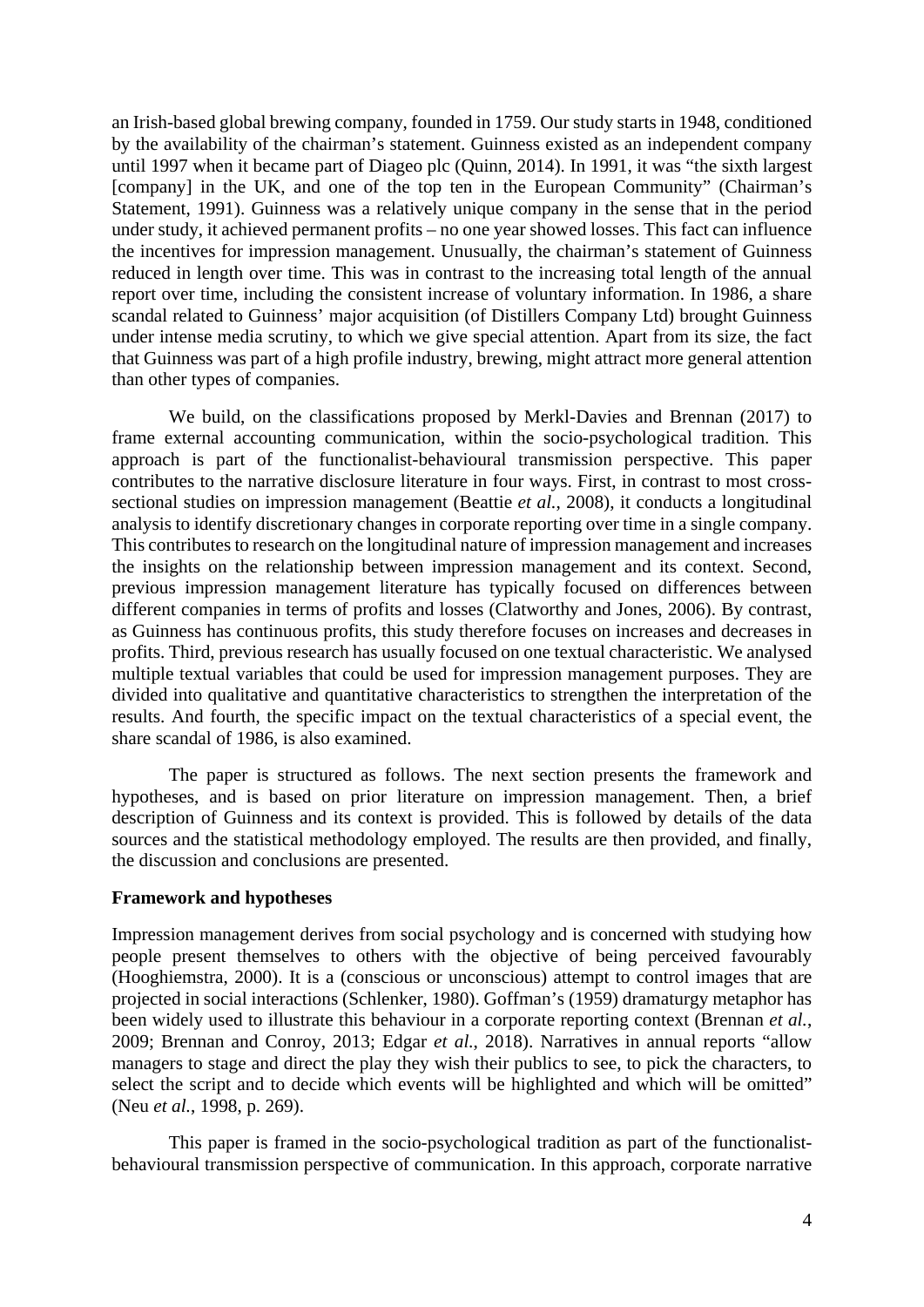documents are seen to be used by managers to disclose information in a favourable light. The focus is on the content and effects of messages. It includes the psychological processes underlying the production of information such as motivation, presentation and selection. Research questions involve whether information is misleading, or attempts to change perceptions of performance. It provides insights into the potential biases and motivations of preparers of corporate narrative documents (Merkl-Davies and Brennan, 2017). This approach is related to the transmission communication model (Brennan and Merkl-Davies, 2018).

 Impression management attempts to influence stakeholders' perceptions of company performance (Gibbins *et al.*, 1990). It reflects an opportunistic managerial behaviour with the objective of manipulating perceptions rather than attempting to provide investors with useful incremental information (Brennan and Merkl-Davies, 2013). This is achieved by selecting and presenting information in a manner intended to manage the interpretation of corporate performance (Godfrey *et al.*, 2003), i.e. reporting bias. This conforms to the idea that managers will have a special interest in emphasising positive firm performance and in hiding or obfuscating poor firm performance (Courtis, 2004). Previous studies on textual characteristics have mainly focused on syntactical complexity (Jones and Shoemaker, 1994; Merkl-Davies and Brennan, 2007) with other textual characteristics receiving less attention. Impression management presumes a relationship between them and profitability. With that in mind, this study will test if textual characteristics are used for impression management purposes. To operationalise this general assumption, we distinguish between qualitative and quantitativeoriented textual characteristics. Qualitative textual characteristics are those more related to meaning and explanations and quantitative textual characteristics those mostly related to quantities and amounts. Thus, we have two over-arching hypotheses as follows:

#### **H1.** *Qualitative textual characteristics are used for impression management purposes.*

#### **H2.** *Quantitative textual characteristics are used for impression management purposes.*

We have subdivided these two over-arching hypotheses into eight sub-hypotheses (see below). These hypotheses are presented in the direction argued by impression management. We have grouped five of them as qualitative textual characteristics (positive, negative, tentative, future and external references) and three as quantitative textual characteristics (length, numeric references and first person pronouns).

 Previous evidence has overwhelmingly documented that, irrespective of financial performance, there is a systematic bias in favour of positive references in corporate reports (Hildebrandt and Snyder, 1981; Gibbins *et al.*, 1990). Extant literature has found that companies with good performance increase positive references and those with bad performance only marginally increase negative references, but net positive tone prevails (Clatworthy and Jones, 2003; Merkl-Davies *et al.*, 2011). This bias trend can be interpreted as impression management. Beyond this bias, because both components of tone are likely to influence readers in different ways (Baumeister *et al.*, 2001)*,* we test the behaviour of positive and negative references separately. The first two sub-hypotheses are thus:

**H1.1.** *There is a systematic bias in favour of positive references irrespective of profitability.* 

#### **H1.2.** *There is a systematic bias against negative references irrespective of profitability.*

 Language can be certain (clear and unambiguous) or tentative (uncertain and ambiguous). Certain language can be used for good performing companies to attribute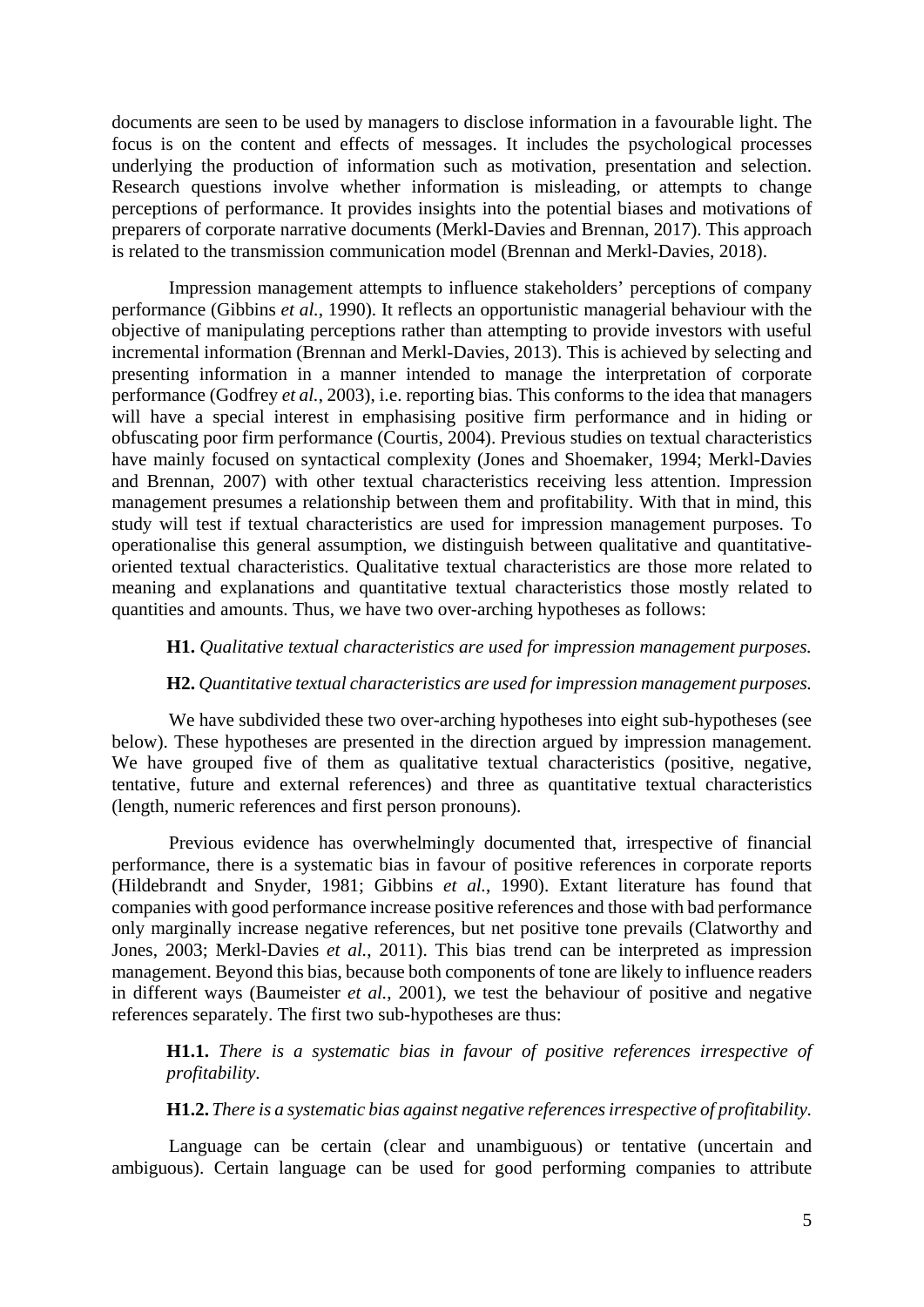performance clearly and directly to internal causes. For example, Cho *et al.* (2010) found that good environmental performers use more certainty than bad environmental performers. In this vein, impression management argues that a decrease in profitability can result in an increase in tentative references, rather than clear and unambiguous references, in order to present different potential reasons for bad performance. Thus, managers try not to assume a direct and clear responsibility and to blur it. The vagueness of the information opens a variety of possible interpretations from readers and tries to divert attention from real causes of poor performance. Impression management would mean less tentative language for good performance than for poor performance. The next sub-hypothesis is thus:

#### **H1.3.** *There is a negative relationship between profitability and tentative references.*

 There is extensive evidence that annual reports focus on past information (Staw, 1980; Kohut and Segars, 1992; Pava and Epstein, 1993). Under impression management, it is argued that a decrease in profitability can result in an increase in future references because a focus on future opportunities can divert attention from past poor performance. Previous evidence is in line with this argument (Kohut and Segars, 1992; Cen and Cai, 2013; Athanasakou and Hussainey, 2014; Poole, 2016). Impression management would mean that poor performance will result in more future references than good performance. The next sub-hypothesis is thus:

#### **H1.4.** *There is a negative relationship between profitability and future references.*

 Previous literature has found that positive performance is commonly associated with internal circumstances and negative performance with external circumstances (Aerts, 2001; Clatworthy and Jones, 2003). This behaviour is considered to be biased and a sign of impression management (Merkl-Davies and Brennan, 2007, 2011). Baginski *et al.* (2004) found that the informativeness of attributions is limited to the subset of external attributions. We therefore focus on these external references. Under impression management, managers with poor performance could increase the external references in an attempt to associate the context with the causes of performance. The next sub-hypothesis is thus:

#### **H1.5.** *There is a negative relationship between profitability and external references.*

In general, impression management claims that a decrease in profitability can result in an increase in narrative length. In this sense, poor performance could result in additional length (Rutherford, 2003), with the objective of attributing adverse information to causes other than poor management (Bloomfield, 2008). However, it can also be argued that sometimes companies may use longer narratives to explain things better. Most extant studies did not present evidence to support obfuscation by length (Rutherford, 2003; Clatworthy and Jones, 2006; Palmer-Silveira and Ruiz-Garrido, 2014). Indeed, Baker and Kare (1992), Kohut and Segars (1992) and Cen and Cai (2013) found evidence that contradicted impression management – a positive relationship between length and profitability. In line with a general impression management approach, Li (2008) found a negative relationship between length and profitability and argued that length could be used to publish less transparent information and blur bad news. Thus, based on this general approach the next sub-hypothesis is:

#### **H2.1.** *There is a negative relationship between profitability and length.*

From the impression management perspective, a decrease in profitability can result in a decrease in the numeric references with the argument that good news tends to be disclosed quantitatively, and bad news tends to be disclosed qualitatively with the objective of diluting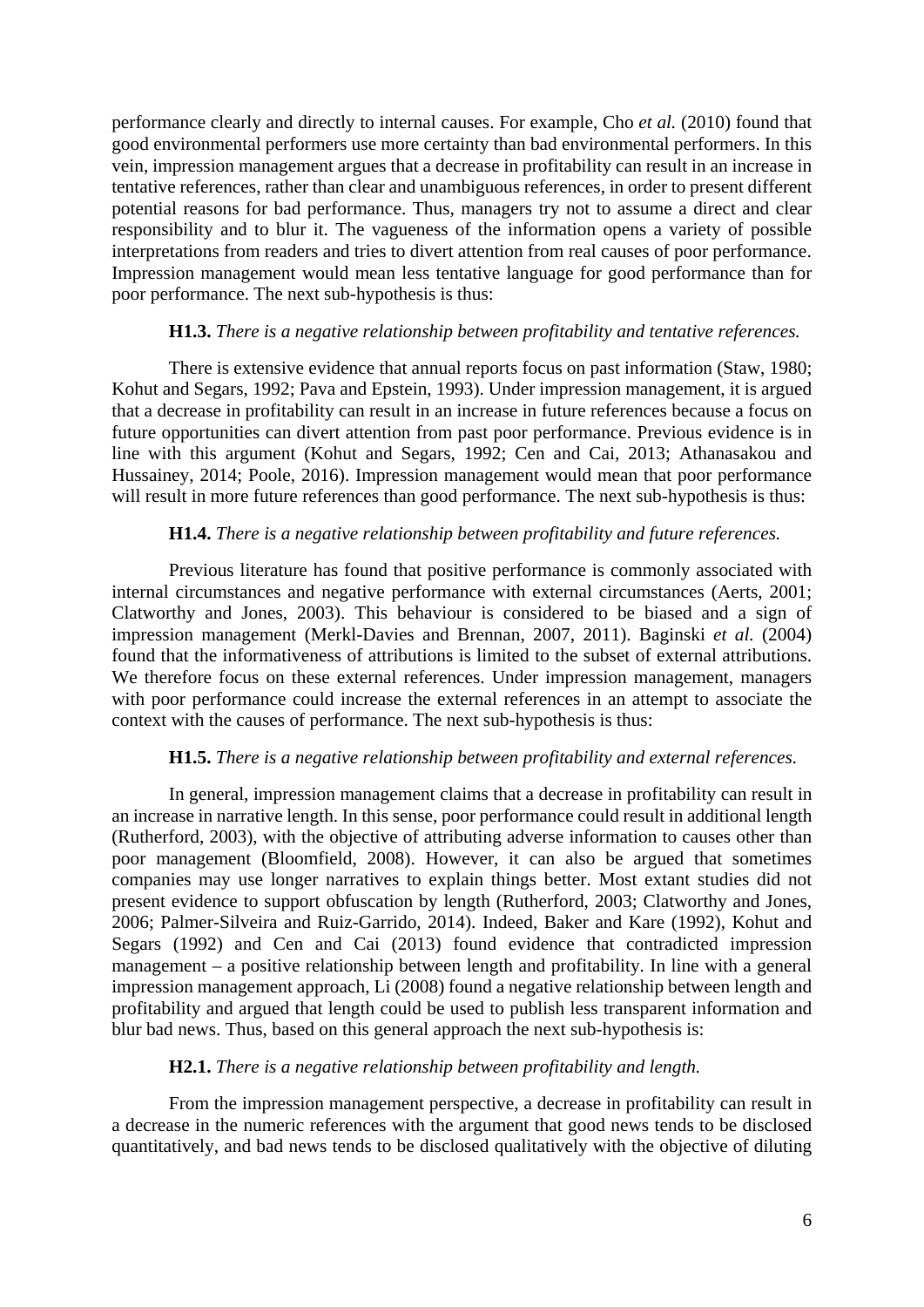its effects. Previous evidence is in line with impression management (Skinner, 1994; Clatworthy and Jones, 2006; Cen and Cai, 2013). The next sub-hypothesis is thus:

## **H2.2.** *There is a positive relationship between profitability and numeric references.*

 Impression management argues that a decrease in profitability can result in a decrease in personal references, as managers' attempt to distance themselves from poor performance. In contrast, companies with good performance will be likely to use first person pronouns more extensively in an attempt to attribute the achievements to managers. Most of previous evidence is in line with the impression management argument (Thomas, 1997; Hyland, 1998; Clatworthy and Jones, 2006; Li, 2010a; Poole, 2016), although Merkl-Davies *et al.* (2011) and Cen and Cai (2013) did not find a significant relationship between performance and personal references. The next sub-hypothesis is thus:

#### **H2.3.** *There is a positive relationship between profitability and first person pronouns.*

Table 1 provides an overview of all the hypotheses. Most previous literature has found impression management in poor performing companies. The fact that Guinness achieved continuous profits in the period of study, as noted in the next section, may reduce impression management incentives. In this vein, Patelli and Pedrini (2014) suggest that impression management is more plausible in companies that are performing poorly, whereas a fairer communication is more plausible in companies with good performance. Managers can feel less need to impress, even in years with reduction in profits (compared to years of losses), because investors show greater sensitivity to losses than to gains (Barberis and Huang, 2001; Zhang and Aerts, 2015). Therefore, this point could reduce the amount of impression management to be found in Guinness.

### *[INSERT TABLE 1 ABOUT HERE]*

Apart from the effect of the profitability on textual characteristics, we also control for the possible effect on textual characteristics of other variables, namely: risk, size, changes in chairperson and changes in title of the document. Risk can be understood as the possibility that a company is unable to pay creditors. From the impression management perspective, the arguments previously used for a decrease in profitability are similar to those associated with an increase in the risk, both representative of poor performance. Consequently, opposite directions argued for the hypotheses on profitability would be expected in relation to the risk (Rutherford, 2003). For instance, in the case of the first person pronouns, impression management would argue that an increase in the risk (to some extent, indicative of poor performance) would be followed by a decrease in personal references, as managers attempt to distance themselves from the risky situation. In relation to size, we initially consider the direction of its possible association with textual characteristics as unpredicted due to opposing arguments (Courtis, 1995; Rutherford, 2003). Calls have been made to include the potential impact on textual characteristics of qualitative variables, such as the influence of individual managers (Merkl-Davies and Brennan, 2007; Li, 2010b). For example, Aerts and Yan (2017) found that different chairpersons could have different style-related impression management profiles. In this regard, the impact of hubris and narcissistic managers on narrative disclosures has also been supported (Brennan and Conroy, 2013; Buchholz *et al.*, 2018). However, research on the influence of other qualitative variables, such as change in title, has been rare, and tends to be focused on syntactical complexity (Jones, 1988; Moreno and Casasola, 2016). Here, we control for the influence of changes in chairperson and changes in title.

#### **Guinness** – **the company and its context**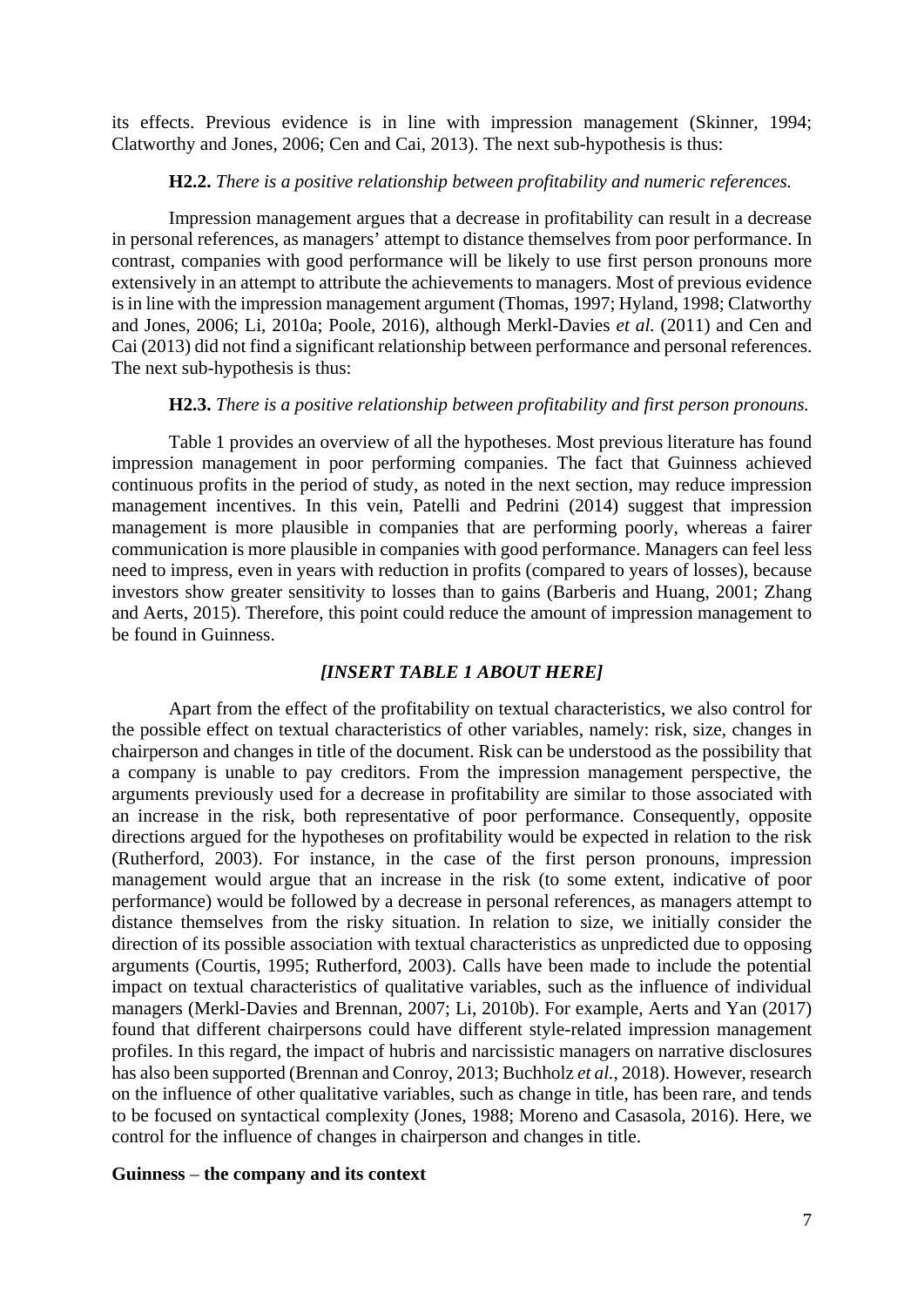#### *Guinness context in the period under study (1948*–*1996)*

The post-World War II years witnessed an expansion in consumption, public expenditure and industrial activity in Ireland (O'Gráda, 1997). During the 1950s, the Irish economy faced some years of depression. As a consequence, at the end of the decade the Irish government implemented an economic development plan. It led to strong expansion in the 1960s, when free and foreign trade were encouraged (Buckley and Ruane, 2006). Lifestyle changes also occurred at this time, such as the professionalisation of the Irish working class, migration from rural to urban areas, especially to Dublin, and the spread of television. Fuelled by the general economic growth, increasing demand for beer and efforts to achieve economies of scale, a process of concentration characterised the Irish/British brewing sector. As a result, by the end of the 1960s a small number of companies controlled around three-quarters of the market. At the same time, technology advances generated savings for the sector. Cost accounting also played an important role in this period (Gourvish and Wilson, 1994). Changes in beer consumption habits also occurred, including the emergence of lager as the most popular beer, replacing traditional ales and stout (stout, a dark beer, is the main traditional product of Guinness), and an increasing consumption of spirits and wine (Joyce, 2009).

 The Northern Ireland conflict also affected Irish society from the late 1960s (Ruane and Todd, 1996). The 1973 oil crisis dampened growth somewhat. Also in 1973, Ireland and the UK [1] joined the EEC. This favoured the economy and saw an inflow of multinational companies (Buckley and Ruane, 2006). However, macroeconomic problems emerged at the end of the decade and gave rise to spending cuts in the 1980s and political instability. A process of restructuration of the economy was put in practice to attract foreign capital investments and produced increasing exports (O'Grada, 1997). In a more social vein, at the end of the century public concern associated to excessive alcohol consumption was more apparent (Adelman, 2017).

#### *The company*

In an Irish context, Guinness was (and is) a very strong, iconic corporate and brand name with a long heritage and a highly positive emotional attachment. The Guinness name is omni-present in Ireland and Irishness is also imbued in the Guinness name. Irish people, over time, have developed a sense of ownership of Guinness, even though it has strong British connections. Such strong senses of Irishness have been influenced by the fact that Guinness has over the years been considered as a major contributor to Ireland and an extremely good corporate citizen (Muzellec and Lambkin, 2008) – be it offering houses to employees, offering worker's pensions from the 1860s, or offering medical care for staff. A brief reflection on the company history follows.

 In 1759, the company founder Arthur Guinness signed a 9,000-year lease on the St. James's Gate Brewery site in Dublin. The site contained a small, poorly equipped brewery. Trade increased gradually and in the 1870's, revenues were on average £1 million annually (Lynch and Vaizey, 1960). In 1886, the business was incorporated as a public company, when Ireland was still part of the UK and thus has always had a quoted stock on the London Stock Exchange. At the time of incorporation, its largest and most representative brewing location was the St. James's Gate Brewery in Dublin, which supplied the Irish and British markets. This remained so for many years. The Board of Directors of the newly incorporated company (Arthur Guinness, Son & Company Ltd) consisted of mainly Guinness family members (Dennison and MacDonagh, 1998). The first annual report of the company from 1887 reports a profit before tax of £0.54 million. International trade (outside the UK and Ireland) was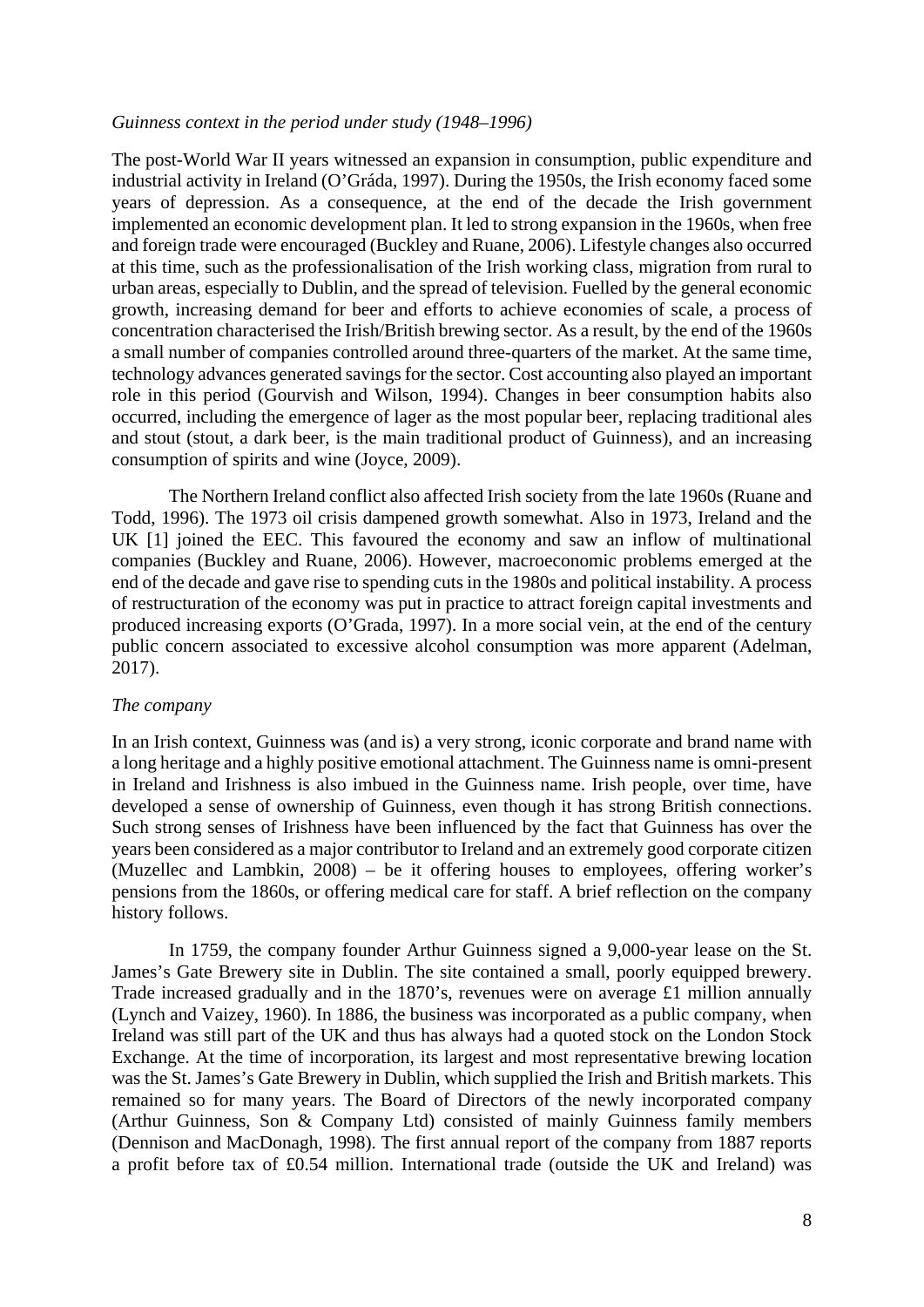increased by selling bottled stout rather than its draught form – the non-sterile brewing of the time did not facilitate shipping over long distances. Initial international trade included countries such as South Africa, Canada, Australia and the United States (Dennison and MacDonagh, 1998). By 1920, profits had reached £3.26 million. In 1936, a new brewery was opened in London, the first outside Ireland.

 After World War II, profits reached £4.6 million in 1950. In the succeeding years, Guinness was not as involved in the industry consolidation process as its UK-based counterparts, but did purchase some Irish breweries from the late 1950s to the early 1970s. They were expansionary years for Guinness with numerous acquisitions, investments and licensing/contract arrangements (including countries such as Nigeria, Malaysia and Cameroon). Apart from geographic expansion, Guinness started a general strategy of diversification, not only within the drinks trade, but also outside of it. In the case of the drinks trade, it can be seen as a consequence of changes in habits of consumption. The entry of Ireland and the UK into the EEC in 1973 constituted a chance for Guinness to increase sales outside its domestic market (Ireland and the UK), which by 1970, accounted for the 72% of the group's total profit. In 1980, profits reached £49.5 million and turnover was almost £800 million.

 By the mid-1980s, economic and social conditions significantly improved. In 1986, Guinness conducted its most ambitious acquisition. It acquired Distillers Company Ltd – owner of brands such as Johnnie Walker, White Horse and Dewars. As a consequence of the takeover of Distillers, Guinness was marred by a share scandal. As noted by Joyce (2009), the Guinness chief executive, among others, was alleged to have developed a share support scheme to inflate share prices around the time of the acquisition. In a defensive move against Argyll (the other party interested in buying Distillers), third parties were paid to buy Guinness and Distillers' shares and they would be indemnified against losses (Joyce, 2009). "Unusual transactions were entered into arranged by certain of the directors of the Company without Board authority and without adequate record" (Guinness Annual Report, 1986). The Guinness chief executive and other directors were forced to resign in January 1987, and Guinness paid compensation to Argyll and Distillers shareholders (Joyce, 2009). "The Guinnesses who had been on the board of the company were exonerated because they had been kept in the dark about what was going on during the takeover battle." (p. 344).

 In the following years, Guinness continued to increase turnover and stressed even more its international focus, "with about one fifth of our profits coming from each of five regions – the UK, the rest of Europe, North America, Asia/Pacific, and the rest of the world" (Chairman's Statement, 1989). In 1991, based on market capitalisation, it was the largest British consumer goods company and the second largest in the European Community. It made more profit on exports than any other British company – exports in 1991 reached £849 million (Chairman's Statement, 1991). The 1996 annual report shows the highest ever pre-tax profit of £975 million, on a turnover of £4.73 billion. In 1997, Guinness merged with Grand Metropolitan (owner of brands such as Smirnoff, Burger King and Pillsbury) to create Diageo plc, resulting in a food and drinks conglomerate. In the sample period (1948–1996), Guinness always recorded a profit; indeed in its life as a company from 1886 to 1996, it never recorded a loss.

### **Sources**

The corporate archives of Guinness are held at the St. James's Gate Brewery in Dublin. The archive includes a historical series of published accounts and annual reports. The former runs from 1886 to 1996, with the more modern-day annual reports available over a shorter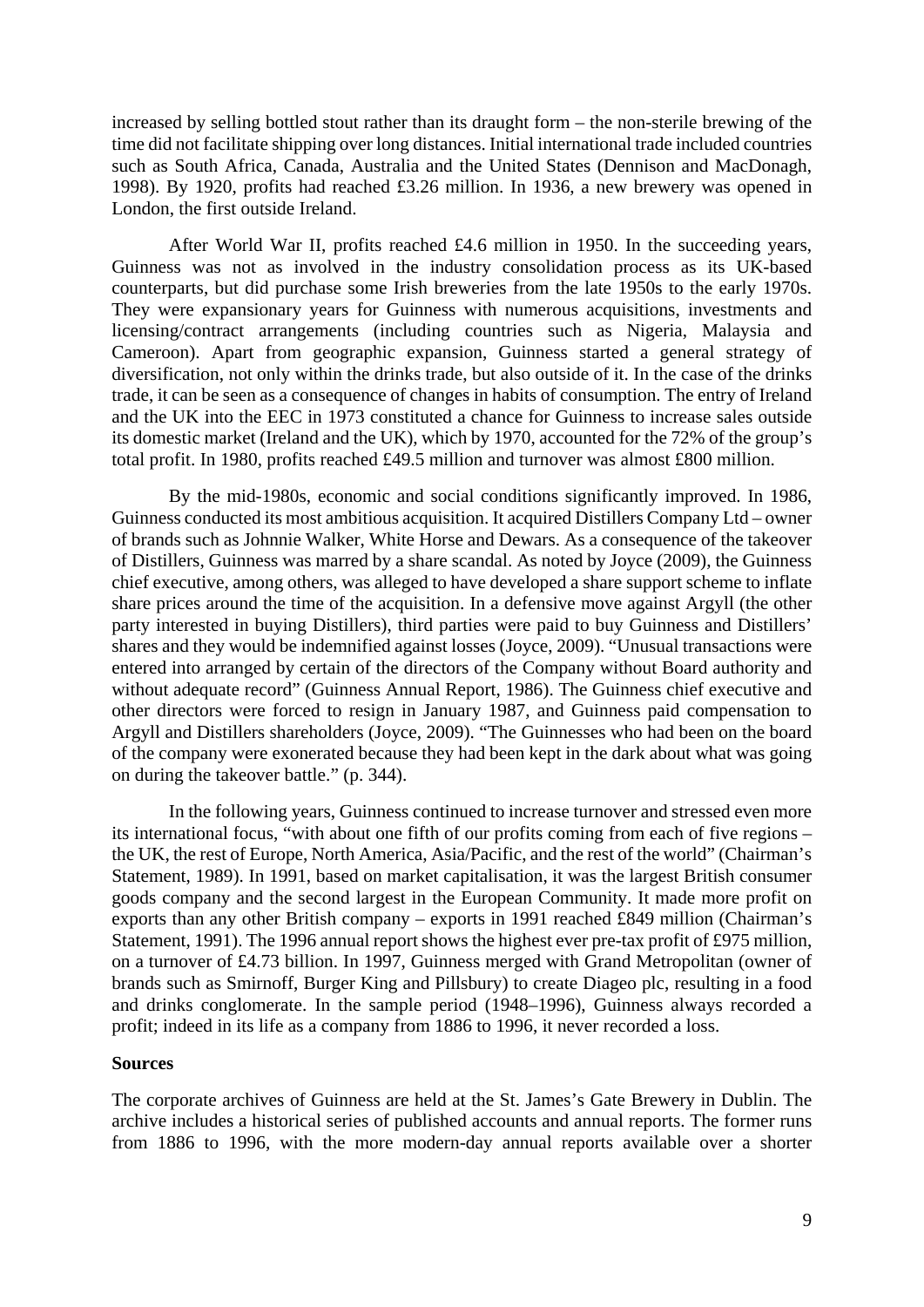timeframe. The holdings have been used in previous accounting studies (Quinn, 2014; Quinn and Jackson, 2014; Hiebl *et al.*, 2015; Cleary *et al.*, 2019).

 The chairman's statement is the document utilised in the present research. The president's letter/chairman's statement has been the most analysed document to study the presence of impression management (Jones and Shoemaker, 1994; Merkl-Davies and Brennan, 2007). It has been traditionally considered as the most widely read section of the annual report (Jones, 1988; Subramanian *et al.*, 1993; Courtis, 2004; Fanelli and Grasselli, 2006) and although discretionary, is invariably included by listed and large companies. It functions as an annual report summary and typically contains unaudited information about the main operations, strategies, values and current situation (Balata and Breton, 2005). All these characteristics make it an optimal corporate media for trying to manage impressions (Subramanian *et al.*, 1993; Abrahamson and Amir, 1996).

This study covers the time period from 1948 to 1996. It starts in 1948 as this was the year from which the chairman's statement is regularly available in the archives of Guinness (probably linked to the passing of the 1948 Companies Act). It ends in 1996 as this was the last annual report published independently by Guinness. Therefore, the series under analysis includes 49 chairman's statements.

 In line with previous findings (Lee, 1994; Beattie *et al.*, 2008), the length of the Guinness annual report consistently increases over time. However, there is an interesting opposite trend in its most read section, the chairman's statement. Although regularly available from 1948, the chairman's statement was not part of the annual report until 1957. From 1957 it traditionally occupied around 20% of the annual report (even over 30% in 1965 and 1966). From 1961–1979, every chairman's statement contained between six and eight pages. However, particularly from 1972, a consistent increase in the total annual report limited the relative size of the chairman's statement to around 15%. From 1980, the absolute presence was also significantly reduced to only two or three pages (i.e. only around 4% of the total annual report). The traditional content of the chairman's statement was being progressively transferred to other statements, such as the board review or to the managing director's/chief executive's review. For example, in 1984, the chairman's statement consisted of a single page and the chief executive's review consisted of ten pages. From 1986, the operational review contains most of the information previously in the chairman's statement.

 The previous paragraph highlights how the communication pattern of Guinness through the chairman's statement changed from 1948 to 1996. These changes seem to reflect the changes in the Irish economy. Table 2 outlines several aspects of this – the total words used, the number of references to Guinness, and the percentage of the total words which the direct references to Guinness comprised. This gives some insight into the level of the company's communication and the emphasis on the Guinness brand.

## *[INSERT TABLE 2 ABOUT HERE]*

 The data can be roughly divided into four time periods. The first period is 1948–1960, which was a time when Ireland was in a period of economic depression. In this period the average length of the chairman's statement was the lowest of the four periods. It comprised on average 1,461 words, with the number of direct references to Guinness starting at 1 and ending at 6 with an average of 4.4. The overall percentage of Guinness references to total words was only 0.30%. The second time period was one of expansion, and this expansion was reflected in an increase in the average length from 1,461 to 2,864 words. The Guinness references also increased from 4.4 to 17.8 with the percentage of references increasing from 0.30% to 0.62%.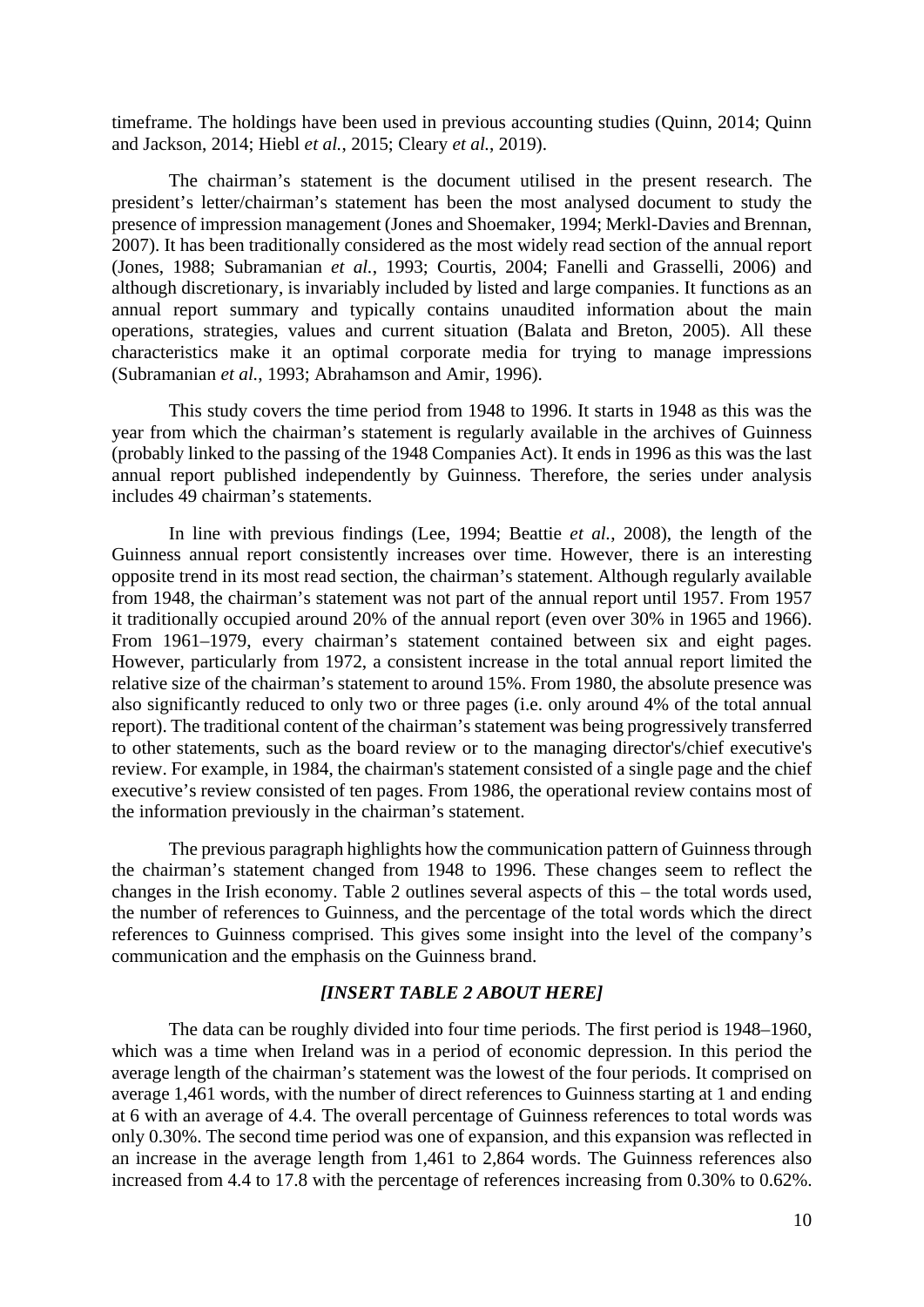The third time period was from 1969 to 1979, and was the period in which Ireland joined the EEC. Again, there was growth in all three variables with the average length rising to 4,065 words, the number of Guinness references rising to 28.9 and the average percentage rising to 0.71%. This third period was the most communicative period. The final period represented a dramatic slump in the three communicative aspects. First, the average length slumped to 1,127 words, the lowest of any period. The number of Guinness references fell to 6.7 with the percentage of total words falling to 0.59%. This slump appears to coincide with the Irish macroeconomic issues as well as with the Guinness share scandal in 1986. Interestingly, overall the communication pattern seemed to reflect the changes in the Irish economy. In the last stage, it may also, however, reflect the Guinness's presentation style as the traditional content of the chairman's statement was transferred to other statements.

#### **Methods**

To begin our analysis, we converted the content of the chairman's statements from 1948 to 1996 to a text file format. The text files were then loaded into LIWC [2] software to analyse different textual characteristics. Yekini *et al.* (2016, p. 425) argue in favour of "the usefulness of text-analysis software in revealing hidden characteristics of texts and thus […] may be fruitfully employed by investors and regulators alike". LIWC was used to record every textual variable.

For positive references, the words related to positive emotions (love, nice, sweet, etc.; 406 words or word stems) were recorded. For negative references, the words related to negative emotions (hurt, ugly, nasty, etc.; 499 words or word stems) were registered. For tentative references, the tentative processes (maybe, perhaps, guess, etc.; 155 words or word stems) were recorded. On the future references, the future tenses (will, shall, etc.; 48 words and word stems) were taken into account. For external references, words related to external references (external, context, environment and crisis) were considered. The number of words was registered to measure the length. On the numeric references, the numerical sequences and numbers as words (second, thousand, etc.; 34 words and word stems) were both taken into account. For first person pronouns, singular (I, me, mine, etc.; 12 words) and plural forms (we, us, our, etc.; 12 words and word stems) were recorded. The frequency of all variables, with the exception of the length, is recorded in relative terms, i.e. divided by the total number of words in the document and multiplied by 100. The categories, previously described, correspond to the predefined LIWC 2007 English dictionary, with the exception of the external references, where we created an ad-hoc category. The external validity of LIWC dimensions has been previously tested (Pennebaker and Francis, 1996; Pennebaker and King, 1999; Donohue *et al.*, 2014). In addition, LIWC dimensions have been widely used by previous impression management research (Merkl-Davies *et al.*, 2011; Zhang and Aerts, 2015; Asay *et al.*, 2018).

We constructed a multivariate regression to control for simultaneous effects of the independent variables with the objective of testing the hypotheses outlined earlier (H1.1-5 and H2.1-3), i.e. to analyse whether specific variables (profitability, risk, size, changes in chairperson and changes in report titles) have an impact on the dependent variables (positive, negative, tentative, future and external references, length, numeric and personal references). Based on previous studies (see, for example, Rutherford, 2003; Moreno and Casasola, 2016), we examined different proxies to measure the independent variables under analysis. Table 3 shows the variables and proxy measures finally selected. The data for the independent variables were extracted directly from the Guinness financial statements.

## *[INSERT TABLE 3 ABOUT HERE]*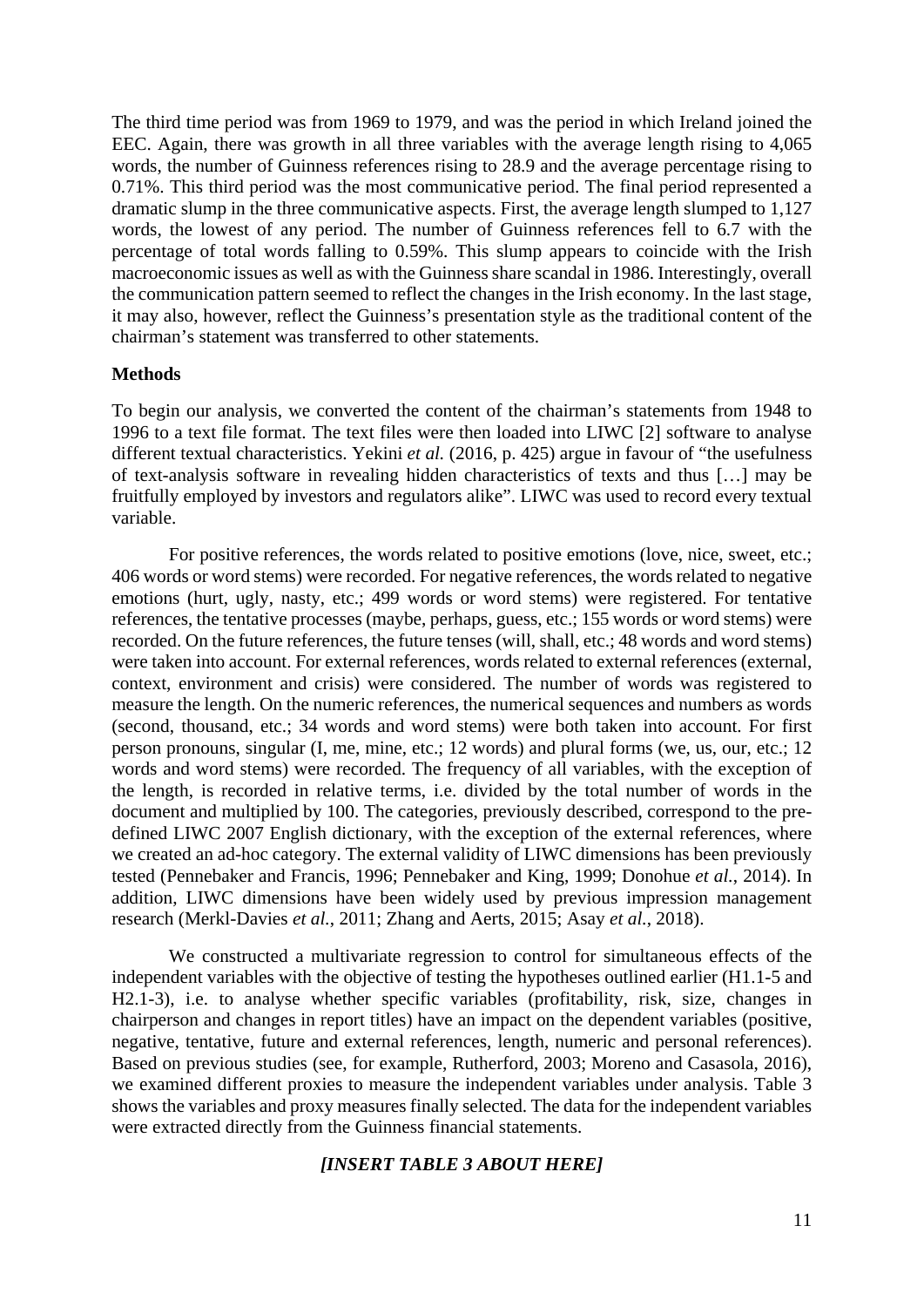Profitability is proxied by the return on assets (ROA) and the increase or decrease in earnings before interest and tax from the previous year (IDEB). [3] Risk is proxied by the debt ratio (DEBR). Size is measured using total assets (TASS). [4] Different chairpersons are identified by dummy variables (CHAIi), one for each different chairperson. Different titles are also identified by dummy variables (TITLi), one for each title used in the series. The descriptive statistics for the measures selected for the model are shown in Table 4.

## *[INSERT TABLE 4 ABOUT HERE]*

 Figure 1 shows the evolution of the independent variables in the period under study (1948–1996). Figure 1 and Table 4 show that ROA is always positive (mean 6.7%). In 38 years, EBIT increases and in 11 years, EBIT decreases. Therefore, IDEB increases in 77.6% of the years of the sample and decreases in 22.4%. Risk increases especially in the 1960s and 1970s (mean of the debt ratio 43.7). Size growths exponentially from 1986 to 1992 (mean of the total assets deflated £122 million).

## *[INSERT FIGURE 1 ABOUT HERE]*

 In relation to the qualitative variables (chairpersons and titles), five different chairmen signed the chairman's statements in the series analysed: Rupert Guinness (1948–1961), Benjamin Guinness (1962–1985), Norman Macfarlane (1986–1988), Anthony Tennant (1989– 1991) and Anthony Greener (1992–1996). Most of them signed the chairman's statement with their titles of nobility: Earl of Iveagh, Viscount Elveden, Senator or Sir (Ernest W. Saunders was also chairman from 14 July 1986 to 9 January 1987 but he did not sign any chairman's statement). From Norman Macfarlane onwards, the Guinness family no longer held the chair position. Rupert Guinness was the 2<sup>nd</sup> Earl of Iveagh (1927–1967). He held multiple titles of nobility. He was a member of the House of Lords and the Chancellor of Trinity College, Dublin (Kay, 1968). Benjamin Guinness (grandson of Rupert) was the  $3<sup>rd</sup>$  Earl of Iveagh (1967–1992). He also held multiple titles of nobility. He was a member of the Irish Senate in the 1970s and a member of the British House of Lords (Prokesch, 1992). Norman Macfarlane joined Guinness in 1986, previously being chairman of the Macfarlane Group. Anthony Tennant joined Guinness in 1987 as the group chief executive from Grand Metropolitan, where he was deputy group chief executive and chairman of its subsidiary International Distillers and Vintners. Anthony Greener joined Guinness in 1986 as a non-executive director. He was previously chief executive of Dunhill Holdings (Guinness Annual Report, 1986).

 In relation to the other qualitative variable (titles), there were four titles for the chairman's address in the period under study – 'Chairman's Speech at Annual General Meeting' (1948–1956), 'Chairman's Statement' (1957–1960), 'Statement by the Chairman' (1961– 1980) and 'Chairman's Statement' (1981–1996).

#### **Results**

To give a visual overview, Figure 2 shows the evolution of the textual characteristics of the Guinness chairman's statements (1948–1996). In the case of the qualitative-oriented variables (Panel A of Figure 2), positive and external references increase over time. The increase in positive references is especially noticeable from the 1980s. External references are quite low over the whole period. In contrast, negative, tentative and future references decrease over time. The decrease in tentative references is especially notable from the 1980s. In the case of the quantitative-oriented variables (Panel B of Figure 2), the length increases steadily until 1980 and from then, significantly reduces. [5] The numeric references increase over time, in contrast to the first person pronouns. The latter show a visible decrease in the 1960s and 1970s, and a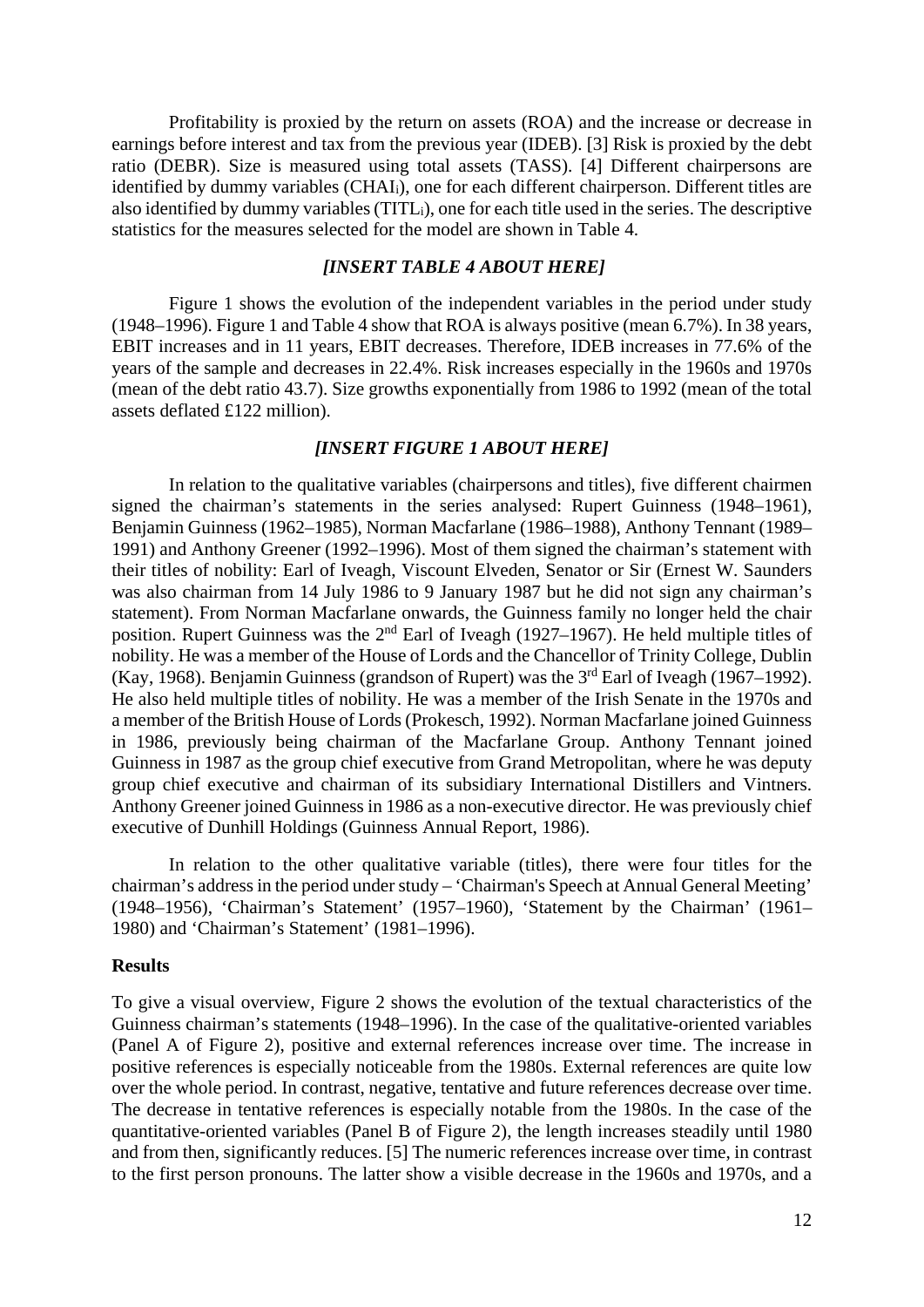late subsequent increase from the 1980s. Overall, with the exception of the length which is expressed in absolute values, none of them reaches 8% in any of the years analysed. According to Table 4, first person pronouns and positive references are the characteristics with the highest presence. This finding, linked to the fact that Guinness achieved permanent profits, may tentatively be considered as impression management. However, further comparative research, especially in the case of the first person pronouns, would be useful to compare the presence of this variable. [6] External, negative and future references are those with the lowest presence. The characteristics with the lowest variability are future and external references.

#### *[INSERT FIGURE 2 ABOUT HERE]*

 Table 5 shows the Pearson correlation coefficients between the dependent and independent variables. Focusing on the profitability measures, on positive references, IDEB (0.212) is weakly correlated [7]. The direction of the association could be interpreted as a (weak) sign of incremental information. However, ROA is not related. The fact of not finding a significant association with ROA, together the constant overwhelming focus on a positive net language (the average of positive references is 4.19 and that of negative references is 0.88), can be interpreted in line with impression management (as tone is consistently positive irrespective of ROA). Therefore, the evidence is somewhat mixed on positive references. The relationship with IDEB, although weak, is in contrast to impression management, but the lack of a relationship with ROA is in line with impression management. Negative references are not significantly correlated with any of the profitability measures. This could be interpreted as impression management given the fact that positive language dwarfs negative language whether profitability is high or low. In the case of the tentative references, ROA is strongly associated (0.346) in the opposite direction argued by impression management. The future references are weakly correlated (0.209) with ROA in the opposite direction argued by impression management. In the case of the external references and length, none of the profitability measures are significantly correlated. In the case of the numeric references, ROA (-0.304) is correlated in the opposite direction argued by impression management. On the first person pronouns, ROA (0.429) is strongly correlated in line with impression management. Overall, if we focus only on the strongest correlations  $(p<0.01)$ , the univariate analysis shows that profitability is strongly related, in the direction argued by impression management, only with the first person pronouns (through ROA); and in the opposite direction argued by impression management, with the tentative references. In addition, the fact of not finding a strong correlation between profitability and positive and negative references, can also be interpreted in line with impression management. Among the rest of the independent variables, change in title and change in chairperson seem to be the most influential on the textual characteristics, according to the univariate analysis.

### *[INSERT TABLE 5 ABOUT HERE]*

In order to evaluate the research hypotheses, for every textual characteristic, a multiple regression model was performed. [8] In Table 6, we show the relationships between each of the eight textual characteristics and the independent variables. We first show the five qualitative characteristics (positive, negative, tentative, future and external references) and then the three quantitative characteristics (length, numeric references and first person pronouns).

## *[INSERT TABLE 6 ABOUT HERE]*

On positive references, on the one hand, language is persistently positive (Panel A of Figure 2). On the other hand, no variable seems to have a significant effect on positive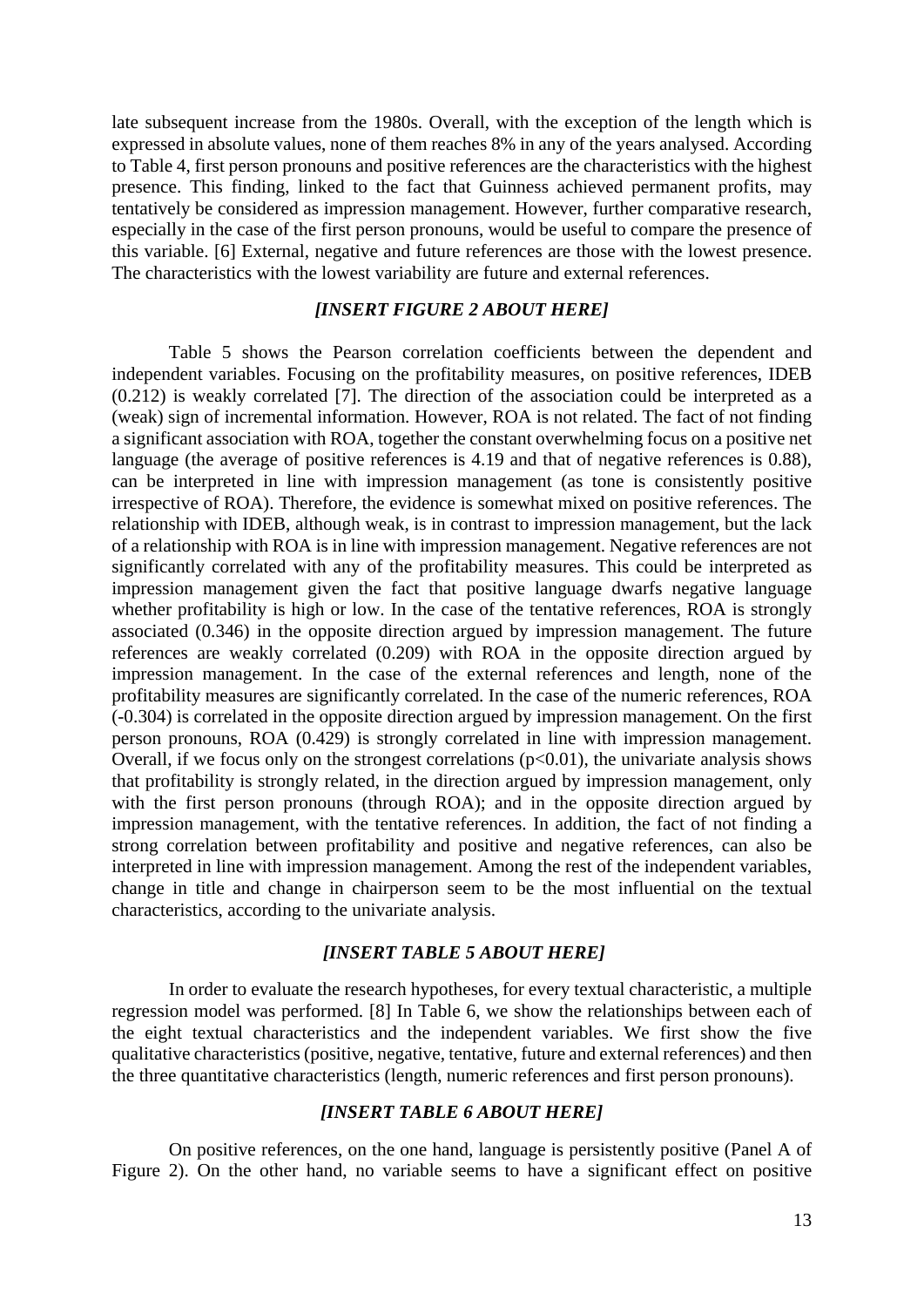references (Table 6). Profitability, size, risk and the changes in chairperson are not found significant. Overall, in line with impression management, our results are compatible with H1.1. On negative references, on the one hand, negative language is persistently dwarfed by positive language (Panel A of Figure 2). On the other hand, none of the variables related to profitability are found significant (Table 6). Overall, in line with impression management, our findings are compatible with H1.2. The other variables do not seem to have a significant effect on negative references, with the exception of risk. DEBR (positively related; 0.014) is found significant. An increase in the risk would involve an increase in the negative language, which could be interpreted as a (very limited – as the coefficient is very low) sign of incremental information.

On the tentative references, ROA (negatively related as expected) and one of the titles are found strongly significant. In addition, one of the chairpersons is also found weakly significant. Risk and size do not seem to have a significant effect on the tentative references. Consequently, although IDEB is not found significant, the strong significance of ROA could lead us to conclude that there is a certain negative relationship between ROA and tentative references in line with impression management, when other variables are controlled (differently to the univariate analysis), and consequently, H1.3 is supported. On the future references, the model highlights one of the titles as the most significant variable. In addition, one chairperson and TASS are weakly correlated. Profitability, size and risk do not seem to have a significant effect on the future references. Therefore, the results are not in line with impression management in this case and H1.4 is not supported. On the external references, only IDEB is found significant, in the expected direction, when other variables are controlled (differently to the univariate analysis). No other variable is found significant. Consequently, the significant presence of IDEB signifies a negative relationship between IDEB and external references, in line with impression management, and consequently H1.5 is supported. To sum up, most of the qualitative textual characteristics (positive, negative, tentative and external references, although not future references) are compatible with impression management.

In the case of length, the model confirms a significant impact of the changes in title. No other variable (including profitability) seems to have a significant effect on length. Consequently, H2.1 is not supported. Quite similarly, on the numeric references, the model highlights the strong impact of one of the titles. No other variable (including profitability) is found significant. Again, the results do not support H2.2. In relation to first person pronouns, the model reveals changes in title as the only strong significant variable. In addition, one of the variables related to profitability, IDEB, is found weakly significant (negatively related in contrast to expected). Risk, size and changes in chairperson do not seem to have a significant effect on first person pronouns. Therefore, as ROA is not found significant and IDEB is weakly significant in contrast to expected, H2.3 is not supported. To sum up, the quantitative textual characteristics (length, numeric references or first person pronouns) are not used for impression management purposes. However, first person pronouns are universally present.

In summary, our results are compatible with four of the five hypotheses related to the qualitative textual characteristics (H1.1, H1.2, H1.3 and H1.5). Thus, findings are mainly in line with H1 and we have found that the qualitative-oriented variables are used for impression management purposes. Specifically, positive, negative, tentative and external references are in line with impression management. We have found the following relationships between each of them and profitability: no relationship with the positive and negative references, a negative relationship with the tentative references and a negative relationship with external references. In contrast, the three hypotheses related to the quantitative textual characteristics (H2.1, H2.2 and H2.3) are not supported. H2 is not supported and we have not found that the quantitativeoriented variables are used for impression management purposes.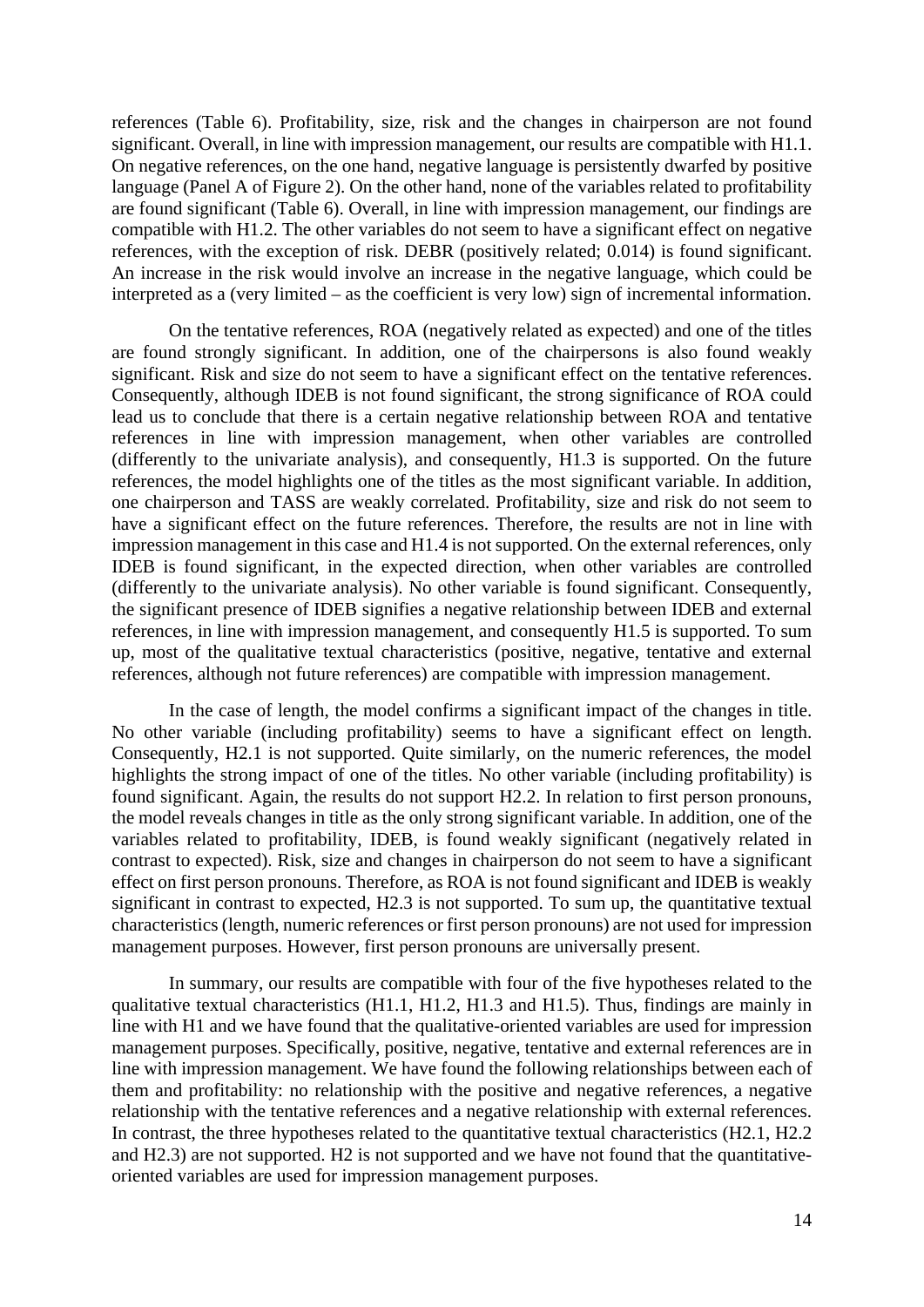Overall, the change in title is the variable with the greatest impact on most textual characteristics (tentative, future, length, numeric and first person pronouns). The only variables not affected by the changes in title are positive, negative and external references. Within the titles, the period of the fourth title (1981–1996) had the highest impact on the textual characteristics (Table 6). Profitability only affects tentative, external and first person pronouns (in the case of tentative, ROA is strongly negatively related, in line with impression management; in the case of external, IDEB is negatively related, in line with impression management; and in the case of first person pronouns, IDEB is weakly negatively related, in contrast to impression management). Risk only affects negative references. Changes in chairperson seem to have a limited impact of the textual characteristics of the Guinness chairman's statement. They are weakly significant only in the case of tentative and future references. Specifically, Tennant –CHAI4– increased tentative references and Greener – CHAI5– decreased future references. [9] Size (only for future) is only found weakly significant. No variable explains permanent positive references.

#### *Supplementary analysis: top and bottom years*

To complement our results above, we analysed the textual characteristics between the 20% top and 20% bottom years (10 years each group) ranked by annual change in net profit. The 20% top years show an average annual change in profit of 39%. The 20% bottom years show an average annual change in profit of -40%. In order to hide lower profits (net profit is always positive), the company could manage textual characteristics in a self-serving way (Courtis, 1995). Table 7 shows the differences in textual characteristics between the 20% top and bottom years ranked by annual change in net profit. Three textual characteristics show significant differences and all of them are consistent with impression management. First, tentative references are found significantly higher (at 10%) in the bottom years. This is consistent with impression management as tentative language can be used to hide the real causes of poor performance. Second, future references are found to be higher (at 5%) in the bottom years. Impression management argues that prospective comments can be used to divert attention from current performance. The use of future references is again consistent with impression management. Third, numeric references are also significantly higher (at 10%) in the top years than in bottom years. The better results are disclosed quantitatively, and the worse results qualitatively. The use of numeric references is therefore consistent with impression management. In addition, the fact of not finding significant differences in the positive and negative language between top and bottom years, taking also into account that net tone is permanently positive, could also be construed as impression management.

# *[INSERT TABLE 7 ABOUT HERE]*

 To sum up, the results confirm, in line with the main analysis, consistent evidence of impression management in the qualitative variables (in four of the five variables: positive, negative, tentative and future references). In contrast to the main analysis, the results also show that one of the quantitative variables (numeric references) was used in line with impression management. Generally, the quantitative variables are not found mainly in line with impression management.

## *Supplementary analysis: share scandal in the takeover of Distillers by Guinness*

The main focus of the paper is to identify the potential longitudinal relationship between profitability and textual characteristics. The accounting profitability was not directly affected by the share scandal (described in the Guinness company section). However, in order to study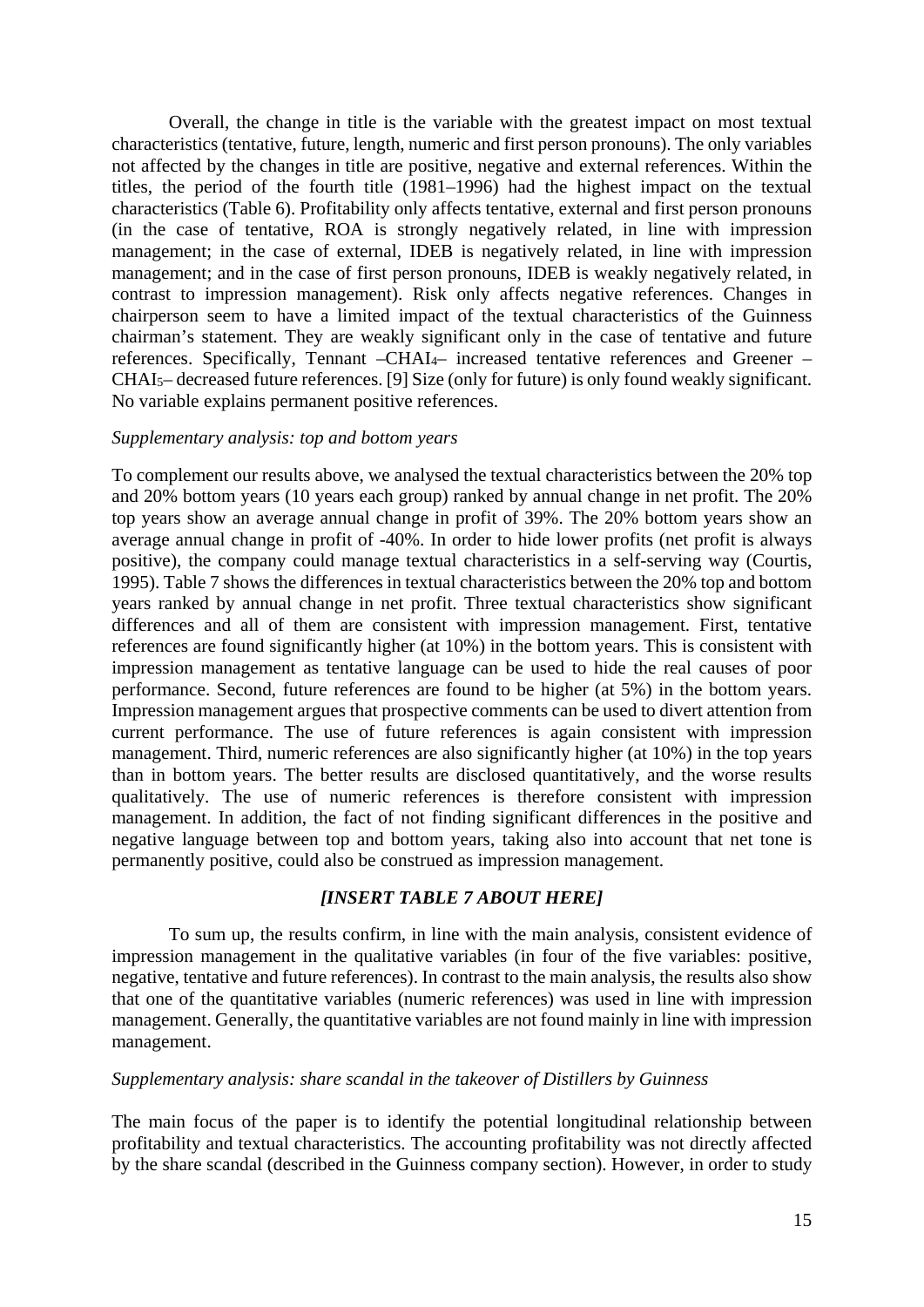the potential impact of this major negative event in the years under study on the textual characteristics of the chairman's statement, we have scrutinised 1986 in comparison to the previous and later years. The first paragraph of the chairman's statement was clear about the importance of this event "1986 was undoubtedly the most important and the most traumatic year in the long and distinguished history of your fine Company. It started with the acquisition of The Distillers Company and ended with the announcement of the DTI inquiry, about which I have written to you separately." (Chairman's Statement, 1986). The evidence from our research shows that, in line with Figure 2 and specifically with Table 8, in a period of five years (1984–1988), 1986 had the highest negative references, the highest external references, the highest length, the lowest positive references and the lowest level of first person pronouns. The highest negative and lowest positive references and the highest length might be reasonable in this situation. The highest external references and the lowest first person pronouns could reasonably be interpreted as impression management, in an attempt by the company to distance itself from the scandal. The company discussed more about external forces and, interestingly, did not use personal pronouns as extensively as in the prior and later years. This appears to be defensive. Interestingly, in the following two years (1987-1988) tentative references, future references and first person pronouns all steadily increase.

## *[INSERT TABLE 8 ABOUT HERE]*

 We additionally analysed the potential impact made by the different CEOs on the chairman's statement. This analysis could be especially relevant in the case of Saunders. [10] He was the CEO from 1981 to 1986. Specifically, he was the CEO when the chairman's statements from 1981 to 1985 were published. He was the first external CEO, i.e. not previously in the Board of Directors (he came from Nestlé, with a marketing background). When Saunders was CEO, the chairman's statement significantly decreased the tentative references and increased numeric references. However, he was not the most influential CEO on the chairman's statement – according to the significances in the regressions, Lennox-Boyd, Viscount Boyd Merton (1961–1966) was. [11] Having said this, it is true that Saunders had a clear impact on the annual report, although this may not be extremely large in the chairman's statement. For the first time, the 1982 annual report (one year after his appointment) contains a Managing director's/Chief executive's review. This practice was extended until 1985 (coinciding with the last annual report prepared under his management), although later this report was temporarily reintroduced in 1987 and 1988.

### **Conclusion, discussion and practical implications**

To the best of our knowledge, this is the first paper to analyse the evolution of multiple textual characteristics in accounting narratives over an extended period of years from an impression management context. For the analysis in this paper, we build on classifications proposed by Merkl-Davies and Brennan (2017) to frame external accounting communication, within the socio-psychological tradition. Thus we adopt a functionalist-behavioural transmission perspective as outlined by Merkl-Davies and Brennan (2017). We use the chairman's statements of Guinness from 1948 to 1996. Guinness was (and is) a very strong, iconic corporate and brand name with a long heritage and a highly positive emotional attachment (Muzellec and Lambkin, 2008). By using the same company, there is no possibility that different inter-company characteristics will affect the results (Cooper and Slack, 2015). In addition, the fact that Guinness has permanent profits over the period under study provides unique conditions to test impression management. The paper contributes to research on the longitudinal nature of impression management and shows how impression management relates to its context, as demonstrated by a unique data set. The development of the context seems to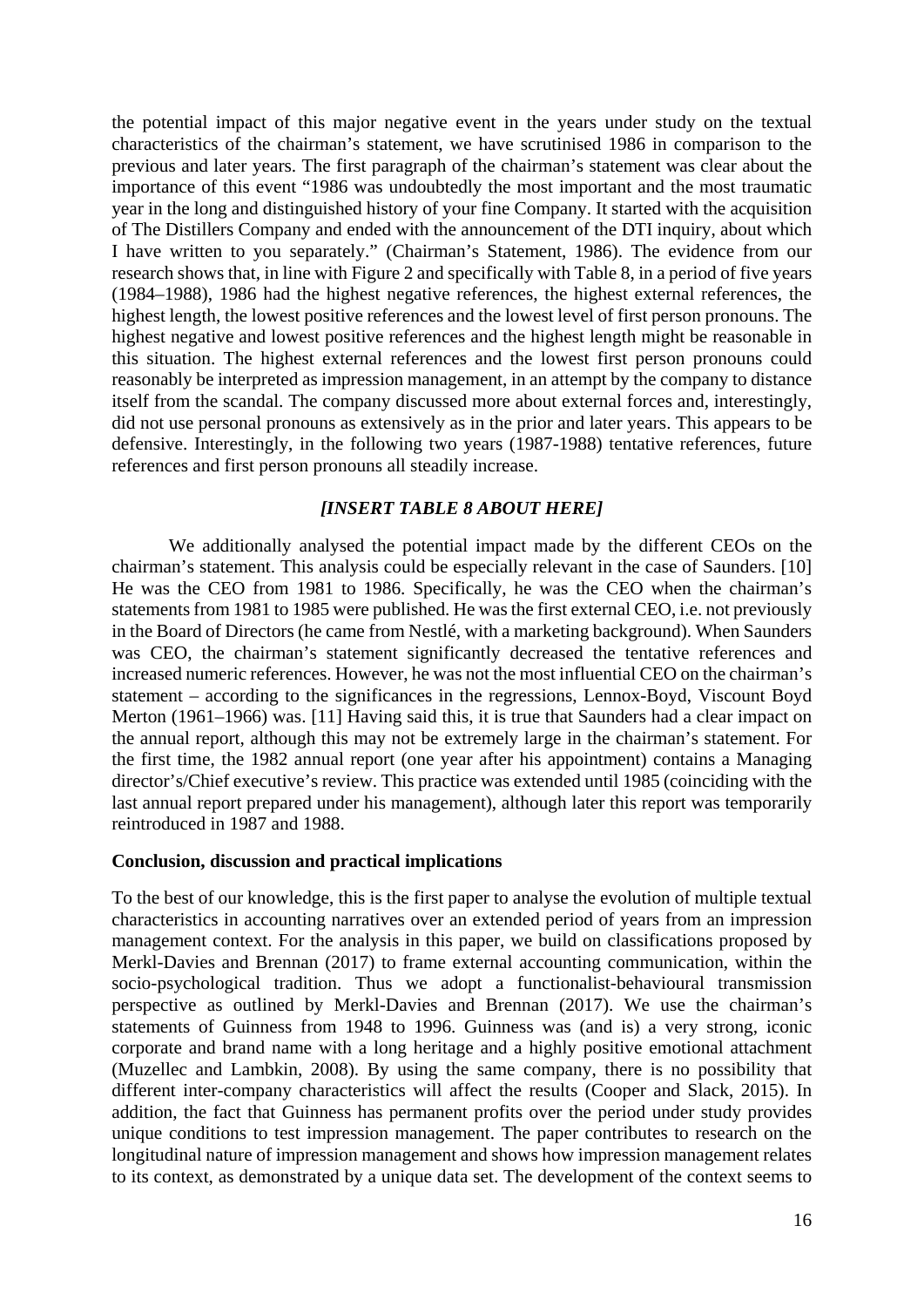be related to the evolution of the broad communication pattern. The results show that Guinness consistently used qualitative textual characteristics with a self-serving bias, but did not use those with a more quantitative character. Our study of qualitative variables broadly confirms impression management.

For the qualitative-oriented variables, in relation to the tone, our results show that irrespective of the financial performance, there is an overwhelming focus on positive references, similar to previous evidence (Hildebrandt and Snyder, 1981; Gibbins *et al.*, 1990). Positive and negative references do not seem to be related to profitability. This can be considered as impression management. Tentative references do increase with poor performance. This may be interpreted as an attempt to blur information by presenting a variety of potential causes of poor performance so as not to take responsibility for poor results, in line with impression management. On future references, the main analysis does not show that they are used to divert attention from poor performance, dissimilar to those who found impression management (Kohut and Segars, 1992; Cen and Cai, 2013; Athanasakou and Hussainey, 2014; Poole, 2016). However, our investigation of the bottom and top years does show this. Finally, we found that external references increase with poor performance. This can be considered to be biased and a sign of impression management (Merkl-Davies and Brennan, 2007, 2011).

For the quantitative-oriented variables, the results confirm most prior research (Rutherford, 2003; Clatworthy and Jones, 2006; Palmer-Silveira and Ruiz-Garrido, 2014) that length was not used from an impression management perspective to publish less transparent information or to blur poor performance. We have found that first person pronouns were consistently used by Guinness. However, we have not found they were used differentially between good and poor performance (similar to Merkl-Davies *et al.*, 2011 and Cen and Cai, 2013, but in contrast to Thomas, 1997; Hyland, 1998; Clatworthy and Jones, 2006; Li, 2010a and Poole, 2016). In relation to numeric references, the main analysis does not show they are positively related to profitability. However, the supplementary analysis, with a more similar methodology to previous literature (Clatworthy and Jones, 2006; Cen and Cai, 2013) by comparing differences between top and bottom profitability, showed differences in the numeric references in line with impression management, similar to previous literature.

The variable with the highest effect on most textual characteristics is change in title. The change in title probably signifies a major change in the elaboration of the annual report (e.g. strategy, structure of the departments involved, image, regulation, etc.). This was the case, for instance, in the first years of the 1980s, where a change in the title of the chairman's statement was accompanied by a major change in the whole structure of the annual report.

The share scandal of 1986, which brought Guinness under intense media scrutiny, had a significant short term impact. There are clear signs this may be interpreted as impression management. The highest external references and length and the lowest first person pronouns found in 1986 in relation to contiguous years could reasonably be interpreted as an attempt of the company to defend itself, by giving more information, discussing more external facts and distancing itself from the scandal.

In Guinness, according to the main analysis, we find consistent evidence of impression management in the qualitative, but not in the quantitative textual characteristics analysed. Other studies analysing multiple textual characteristics also found a self-serving bias in the quantitative-oriented characteristics (Clatworthy and Jones, 2006; Cen and Cai, 2013). However, their approach is different as such studies compare a group of good performing companies with a group of bad performing companies in the same period. Specifically, they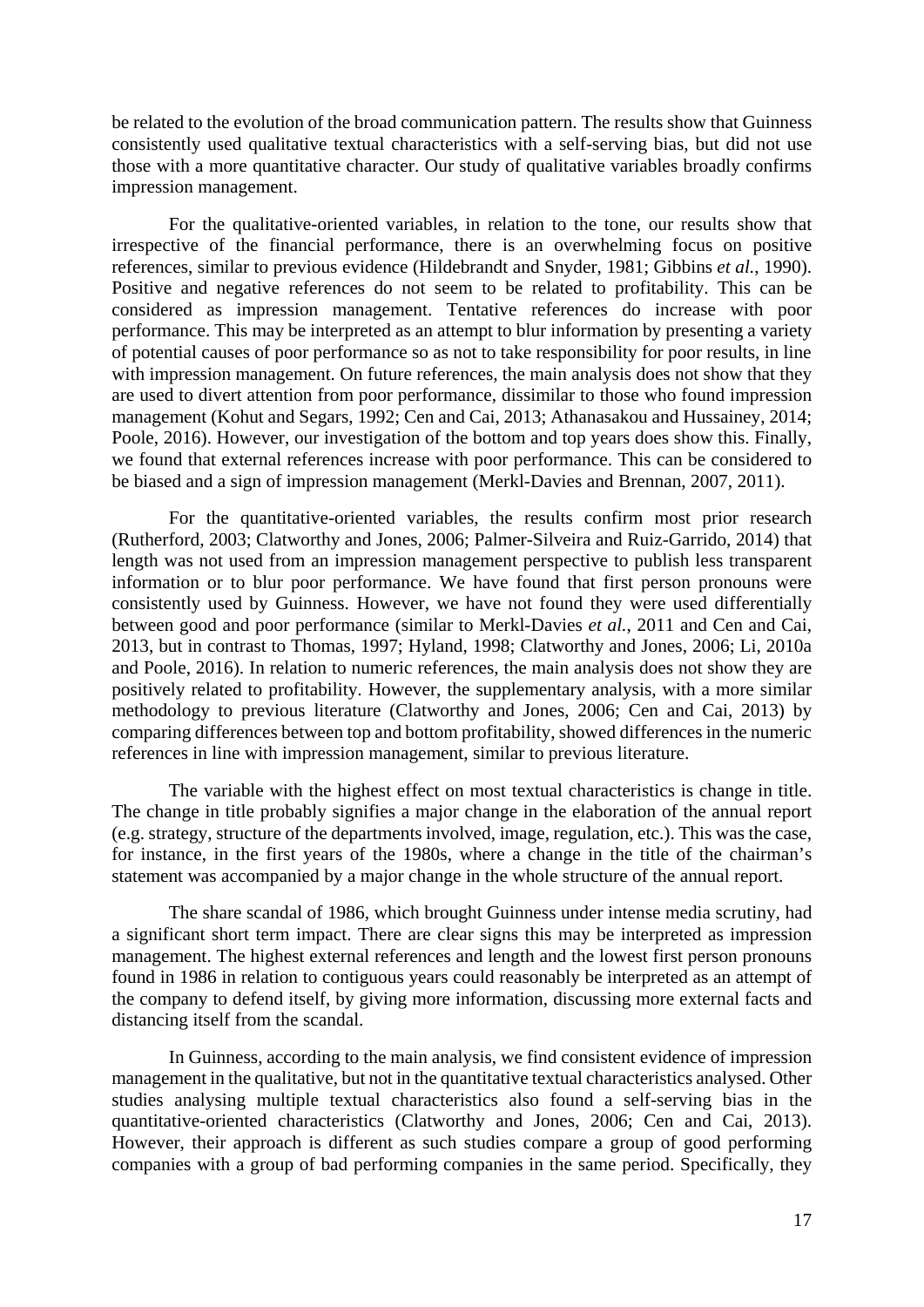compare top and bottom performing companies based on profitability. From a methodological point of view, it is not the same to analyse profitability by comparing means between two different performing groups versus performing a multivariate regression. In an attempt to use a similar methodology to previous literature, in the supplementary analysis we therefore analysed differences between the 20% top and bottom years ranked according to annual change in profit. The results obtained in this case showed that consistent support for impression management was found for qualitative variables. For quantitative variables, only numeric references were in line with impression management. They were found to be used more in top years. Using this approach, the evidence based on quantitative-oriented variables was closer to previous literature: similar to Cen and Cai (2013), although still lower than Clatworthy and Jones (2006). This demonstrates that multivariate regression has a different explanatory power than comparing top and bottom companies.

As well as the methodological aspects, there may be some specific reasons to explain the reduced use of impression management in the case of the quantitative textual characteristics analysed in Guinness. Potentially the main reason could be the fact that Guinness was always profitable during the period under study. It could be speculated that companies engage more in impression management in the case of losses (as found by Clatworthy and Jones, 2006 and Cen and Cai, 2013) than in the case of a decrease in profits. Patelli and Pedrini (2014) argue that impression management is more plausible in companies that perform poorly. Managers may not feel the same need to impress in the case of losses as in the case of lower profits. In relation to stakeholders' expectations (Mellers *et al.*, 1997), unexpected losses are much more troubling than unexpected lower profits. Stakeholders are also disproportionally more sensitive to losses than to gains (Zhang and Aerts, 2015). Therefore, the motives to impress are greater in the case of losses. Moreover, there is always a risk of engaging in impression management because implausible explanations could be regarded as 'cheap talk' (Barton and Mercer, 2005; Merkl-Davies and Brennan, 2007) and lead to a potential loss of legitimacy and reputation (Yuthas *et al.*, 2002). Potentially managers inherently tend to adopt impression management to show the most possible favourable view of themselves. However, only when potential incentives surpass the potential risks (which generally only happens with losses), they are ready to assume the eventual consequences of indulging in pervasive impression management. This type of pervasive or "hard" impression management could be associated with the quantitative textual characteristics, whereas a "soft" impression management could be associated with the qualitative textual characteristics. This latter type of subtle impression management could be present in most companies and not only in those companies with losses, as we have found in Guinness.

The continual profits earned by Guinness may also be one of the factors which help to explain the decrease in the length of the chairman's statement over time. This contrasted with the increase in length in the annual report over time. Arguably, the characteristics of the chairman's statement (widely read, almost universal, feature of the annual report and generally unaudited; Clatworthy and Jones, 2006), have caused it to be one of the main tools to manage impressions (Subramanian *et al.*, 1993; Abrahamson and Amir, 1996). However, if in Guinness there was less need to impress given its perpetual profitability, the company probably might feel less need to produce a lengthy chairman's statement.

Guinness has also been widely considered as a highly reputed company, and is also part of a high profile industry. This could also play a particular role in the limited evidence of impression management in the quantitative textual characteristics. Geppert and Lawrence (2008) show that high reputation companies use less complex, less varied and more concrete words. All of these linguistic features are associated with perceived truthfulness and credibility.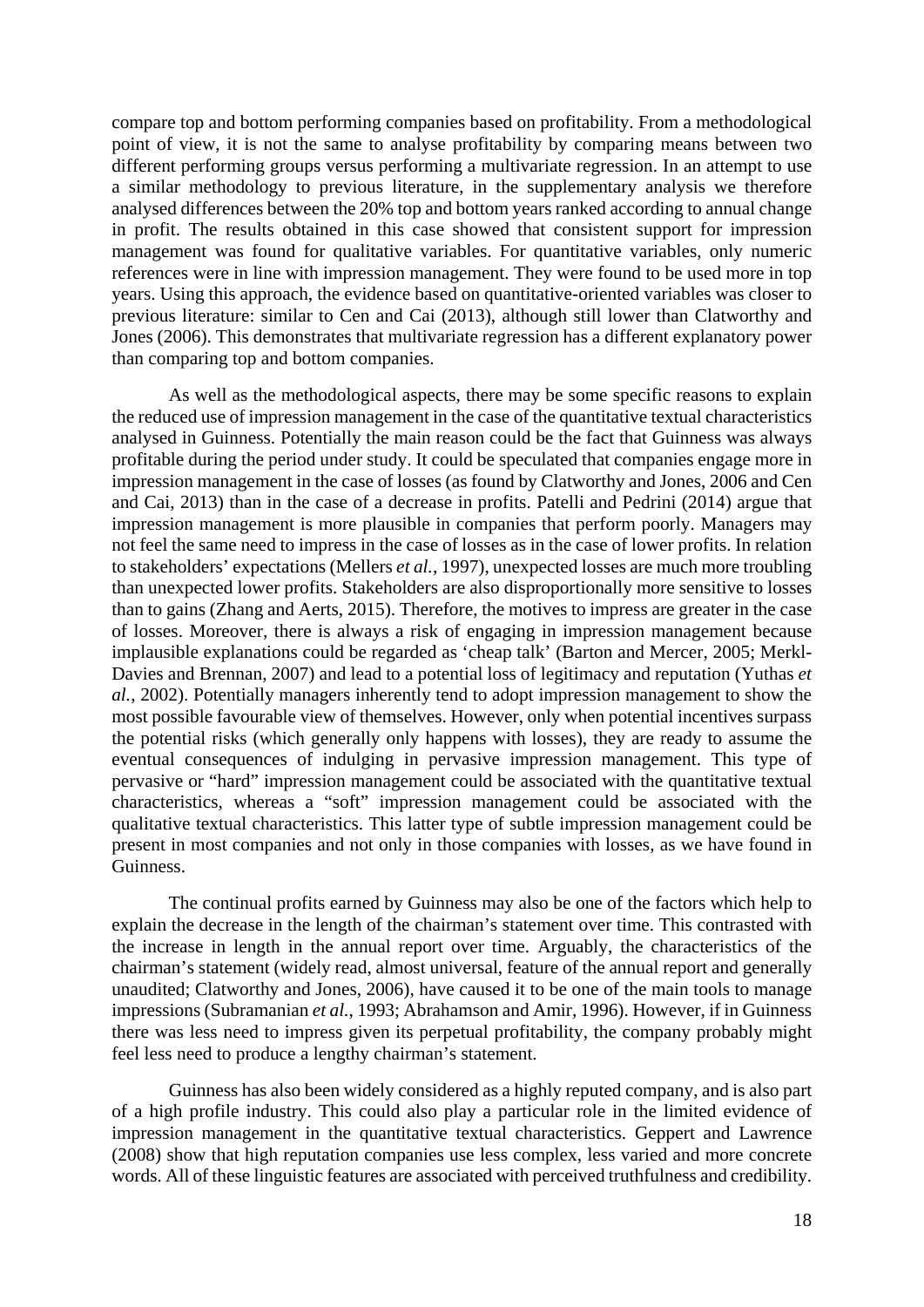In this sense, Guinness was recognised as one of the Top 100 most valuable brands globally (Business Week, 2001). In addition to corporate reputation, Patelli and Pedrini (2014) argue that individual reputation is also at stake in CEO letters and that persistent self-serving behaviour inconsistent with firm performance would lead to a personal loss of reputation. As noted earlier, the chair of Guinness was occupied by highly reputed nobles (Earl, Viscount or Sir) from a strong family lineage. Such individuals might not to want to put their personal reputation at risk.

Gray *et al.* (1995) also provide evidence on the capital market pressures on annual report disclosures. Our study is based on a longitudinal case throughout the second half of the twentieth century. The pressures and incentives for impression management could change over the years. For this reason, and supported by the apparent relationship between the communication pattern of the chairman's statement and the Irish context as evidenced in the Sources section, we also tested for potential differences in impression management between different periods of time (1948–1960; 1961–1980; 1981–1996). The differences between periods were not significant, and at the same time not significantly different from the main results. A plausible explanation could be that even the most recent period analysed (1981– 1996) was still part of the twentieth century, while the most profound transformation of the capital markets and of the economy occurred at the beginning of the twenty-first century (Gilpin and Gilpin, 2000). Time could thus be more significant between the twenty-first century and the rest. We also investigated the potential specific impact of the incorporation into the EEC (1973) on the textual characteristics, but no significant impact was found. All of this seems to point out that the development of the Irish context was more related to the evolution of the broad communication pattern, rather than the evolution of the impression management variables.

The potential reasons for the reduced findings for impression management in the quantitative textual characteristics open avenues for future research. In this sense, it would be useful to carry out more longitudinal research into companies that generated both profits and losses. To broaden the role that individual reputation plays, the analysis of leadership changes in companies might be fruitful. In addition, to extend knowledge about the significance of time, it would be appropriate to compare textual characteristics in companies between, for instance, the last decade of the twentieth century and the first decade of the twenty-first century. In addition, this study focuses on the transmission (preparer perspective) of narrative information with impression management purposes. The efficacy of these techniques may be influenced by different cognitive characteristics of users (Cardoso *et al.*, 2018). Moreover, specifically, analysts may perceive graphs differently from texts (Cardoso *et al.*, 2016). Future research might also extend graphical disclosure studies from a longitudinal approach.

The broad communication pattern seems to be affected by the evolution of the context. Overall, our results also confirm the view that impression management is a rhetorical method of persuading shareholders and other stakeholders that a company is doing better than it actually is. It confirms the evidence found by Brennan and Merkl-Davies (2014) and Shrives and Brennan (2017) that language can be used to persuade and influence account readers. Users, particularly investors, should be aware impression management is likely to be present in some form in the corporate disclosures of most companies, not only those reporting losses. Companies with a high public exposure such as those with a high reputation or profitability may use impression management in a different way. Chairman's statements are generally unaudited. However, auditors and regulators should be aware that accounting narratives could be subject to impression management. They should possibly consider whether they investigate this and potentially try to reduce it.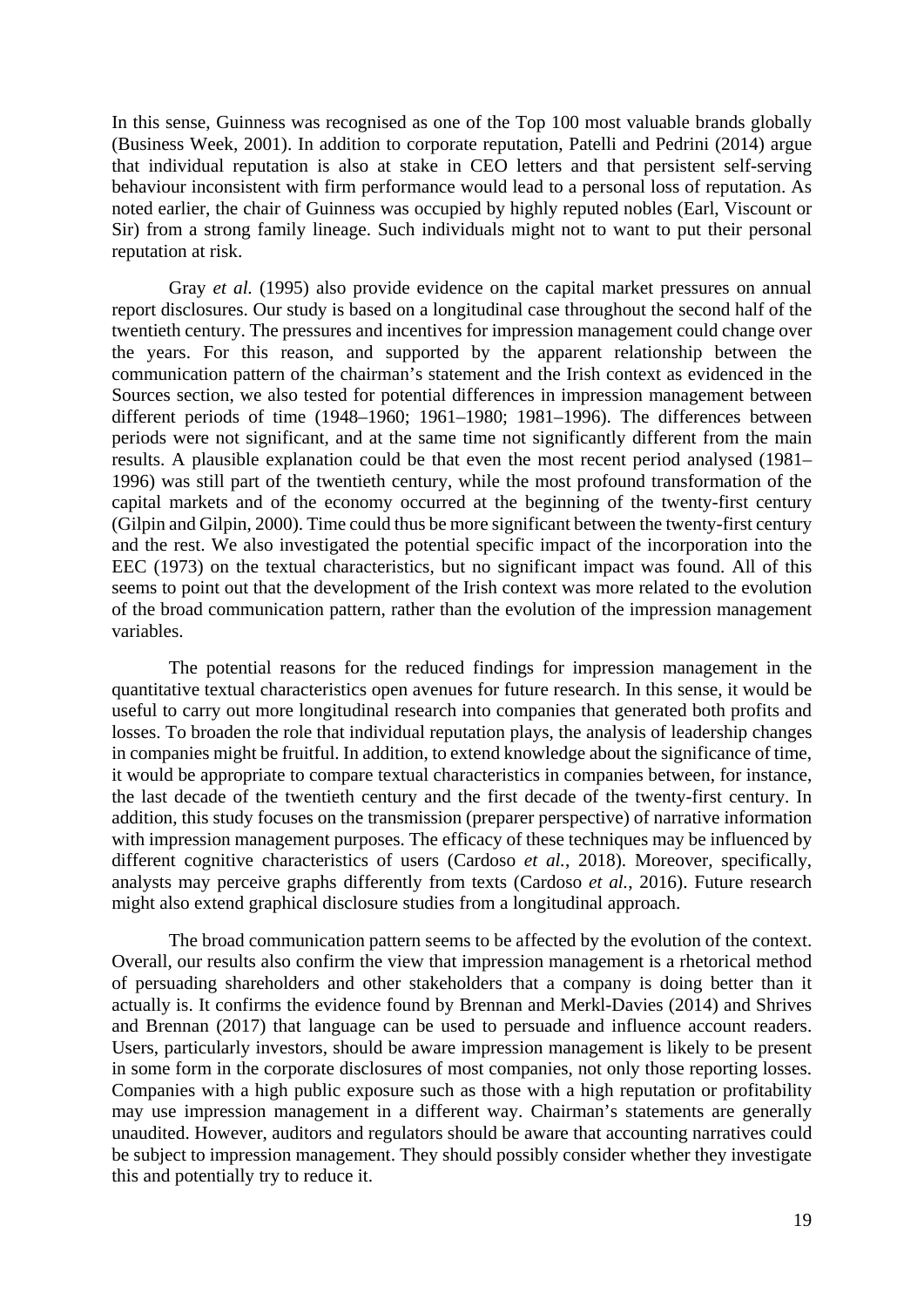#### **Notes**

- 1. Ireland and the UK economies and markets were traditionally closely related each other. Even the Irish pound was pegged one for one to Sterling until 1979. They also had similar accounting environments, as both are common law countries (Doupnik and Salter, 1995; La Porta *et al.*, 1997).
- 2. This software has been used in other accounting studies (Li, 2010a; Merkl-Davies *et al.*, 2011). It has been designed by psychologists to calculate different linguistic dimensions in a text (Pennebaker *et al.*, 2007). The LIWC 2007 English dictionary contains almost 4,500 words and word stems. Each word or word stem is part of one or more word categories. For more information, see www.liwc.net.
- 3. Profitability was initially also proxied by earnings before interest and tax (EBIT), net profit (NP), return on equity (ROE) and increase or decrease in net profit from the previous year (IDNP). However, the correlations between the different proxies made us to remove them to avoid multicollinearity in the model and finally only select ROA and IDEB.
- 4. The variables in absolute terms (length and TASS) are transformed. They are expressed as its logarithm minus the sample mean.
- 5. As argued earlier, from 1980, a considerable amount of the traditional content of the chairman's statement was gathered by other statements.
- 6. It is difficult to compare numerically with previous literature, especially in the case of the first person pronouns, because different papers use different software, categories or words to compute this variable.
- 7. We mention there is a weak correlation (when the significance is at 10%), a correlation (at 5%) and a strong correlation (at 1%).
- 8. In addition, to complement the results offered by the full models, we also performed reduced models via stepwise regression, where only the variables found significant are retained. The lower number of independent variables suggested by the reduced models decreases the possibility of interactions between them, and constitutes their main advantage. However, some concerns have been raised about the stepwise models (Cook and Weisberg, 1999; Ryan, 1997). In any case, we omit the results of the reduced models because they were mainly in line with those of the full models.
- 9. One of the reviewers suggested testing changes in chairpersons, by creating a dummy variable which assumes the value of 1 only in the year of the change. However, these regression models were less significant than the original models and we have therefore maintained the original regression models in the paper.
- 10. We are grateful to one of the reviewers for pointing this issue. S/he suggested the potential influence that an incoming CEO could have on the style of writing the chairman's statement, even if it is signed by the chairman, especially in the case of Saunders. The full data of this analysis are available on request.
- 11. He also acted as a joint managing director from 1959–1960.

### **References**

#### *Primary sources*

Archive of Arthur Guinness, Son & Company Ltd, St. James's Gate, Dublin, Ireland. Files utilised: Annual Reports and Financial Statements, 1948-1996.

#### *Secondary sources*

- Abrahamson, E. and Amir, E. (1996), "The information content of the president's letter to shareholders", *Journal of Business Finance and Accounting*, Vol. 23 No. 8, pp. 1157- 1182.
- Adelman, J. (2017), "Food in Ireland since 1740", in Biagini, E.F. and Daly, M.E. (Eds.), *The Cambridge Social History of Modern Ireland*, Cambridge University Press, Cambridge, pp. 233-243.
- Aerts, W. (2001), "Inertia in the attributional content of annual accounting narratives", *European Accounting Review*, Vol. 10 No. 1, pp. 3-32.
- Aerts, W. and Yan, B. (2017), "Rhetorical impression management in the letter to shareholders and institutional setting: A metadiscourse perspective", *Accounting, Auditing and Accountability Journal*, Vol. 30 No. 2, pp. 404-432.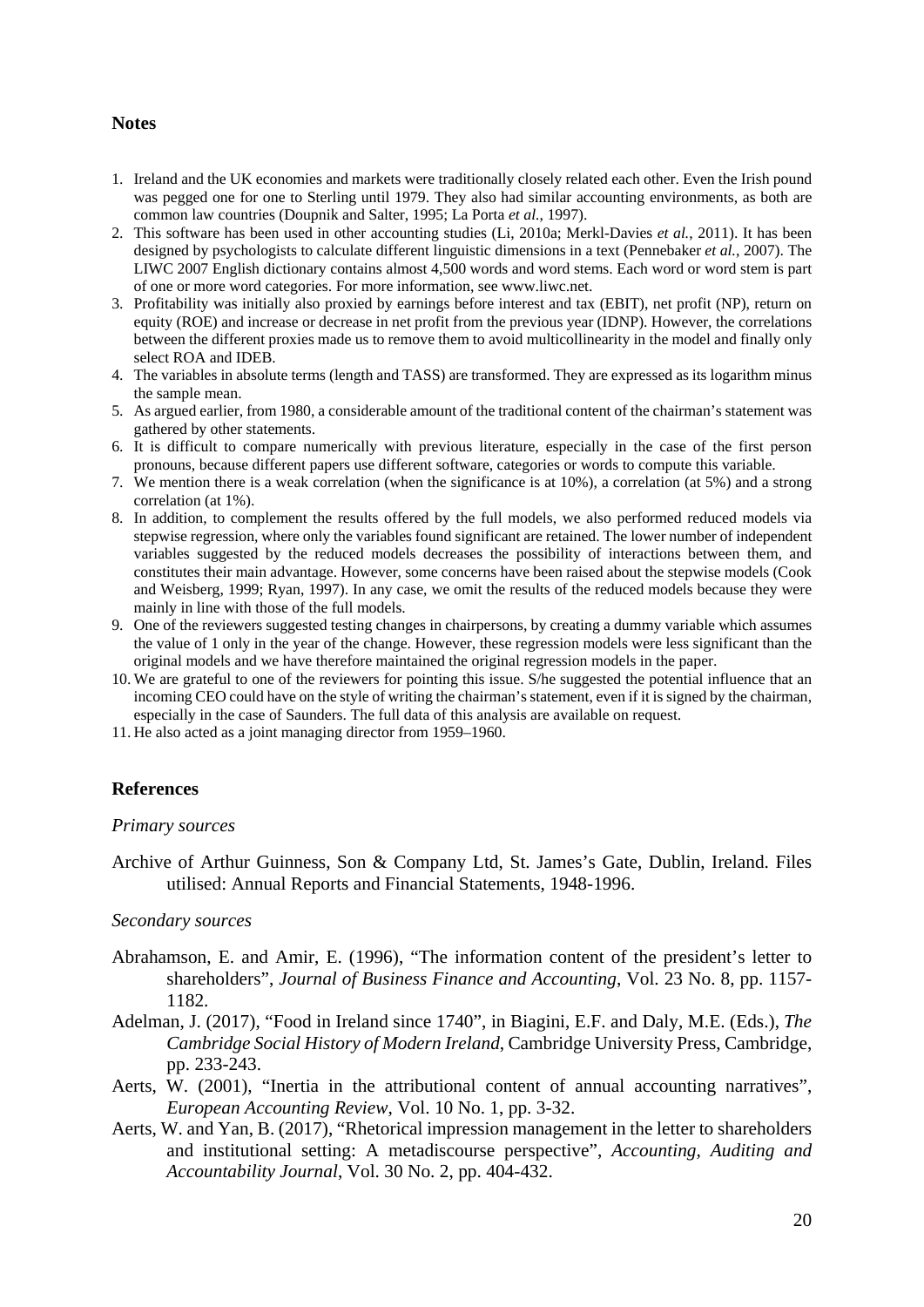- Amernic, J., Craig, R. and Tourish, D. (2010), *Measuring and assessing tone at the top using annual report CEO letters*, The Institute of Chartered Accountants of Scotland, Edinburgh.
- Asay, H.S., Libby, R. and Rennekamp, K. (2018), "Firm performance, reporting goals, and language choices in narrative disclosures", *Journal of Accounting and Economics*, Vol. 65 No. 2/3, pp. 380-398.
- Athanasakou, V. and Hussainey, K. (2014), "The perceived credibility of forward-looking performance disclosures", *Accounting and Business Research*, Vol. 44 No. 3, pp. 227- 259.
- Baginski, S.P., Hassell, J.M. and Kimbrough, M.D. (2004), "Why do managers explain their earnings forecasts?", *Journal of Accounting Research*, Vol. 22 No. 1, pp. 1-29.
- Baker, H.E., III and Kare, D.D. (1992), "Relationship between annual report readability and corporate financial performance", *Management Research News*, Vol. 15 No. 1, pp. 1- 4.
- Balata, P. and Breton, G. (2005), "Narratives vs numbers in annual report: are they giving the same message to the investors?", *Review of Accounting and Finance,* Vol. 4 No. 2, pp. 5-14.
- Barberis, N. and Huang, M. (2001), "Mental accounting, loss aversion, and individual stock returns", *The Journal of Finance*, Vol. 56 No. 4, pp. 1247-1292.
- Barton, J. and Mercer, M. (2005), "To blame or not to blame: Analysts' reactions to explanations of poor management performance", *Journal of Accounting and Economics*, Vol. 39 No. 3, pp. 509-533.
- Baumeister, R.F., Bratslavsky, E., Finkenauer, C. and Vohs, K.D. (2001), "Bad is stronger than good", *Review of general psychology*, Vol. 5 No. 4, pp. 323-370.
- Beattie, V. and Jones, M.J. (2000a), "Changing graph use in corporate annual reports: A time series analysis", *Contemporary Accounting Research,* Vol. 17 No. 2, pp. 213-226.
- Beattie, V. and Jones, M.J. (2000b), "Impression management: The case of inter-country financial graphs", *Journal of International Accounting, Auditing and Taxation*, Vol. 9 No. 2, pp. 159-183.
- Beattie, V., Dhanani, A. and Jones, M.J. (2008), "Investigating presentation change in U.K. annual reports: A longitudinal perspective", *Journal of Business Communication,* Vol. 45 No. 2, pp. 181-222.
- Bloomfield, R. (2008), "Discussion of 'Annual report readability, current earnings, and earnings persistence'", *Journal of Accounting and Economics*, Vol. 45 No. 2/3, pp. 248- 252.
- Brennan, N.M. and Conroy, J.P. (2013), "Executive hubris: The case of a bank CEO", *Accounting, Auditing and Accountability Journal*, Vol. 26 No. 2, pp. 172-195.
- Brennan, N.M. and Merkl-Davies, D.M. (2013), "Accounting narratives and impression management", in Jack, L., Davison, J. and Craig, R. (Eds.), *The Routledge companion to accounting communication*, Routledge, London, pp. 109-132.
- Brennan, N.M. and Merkl-Davies, D.M. (2014), "Rhetoric and argument in social and environmental reporting: The Dirty Laundry case", *Accounting, Auditing and Accountability Journal*, Vol. 27 No. 4, pp. 602-633.
- Brennan, N.M. and Merkl-Davies, D.M. (2018), "Do firms effectively communicate with financial stakeholders? A conceptual model of corporate communication in a capital market context", *Accounting and Business Research*, Vol. 48 No. 5, pp. 553-577.
- Brennan, N.M., Guillamon-Saorin, E. and Pierce, A. (2009), "Methodological Insights: Impression management: developing and illustrating a scheme of analysis for narrative disclosures–a methodological note", *Accounting, Auditing and Accountability Journal*, Vol. 22 No. 5, pp. 789-832.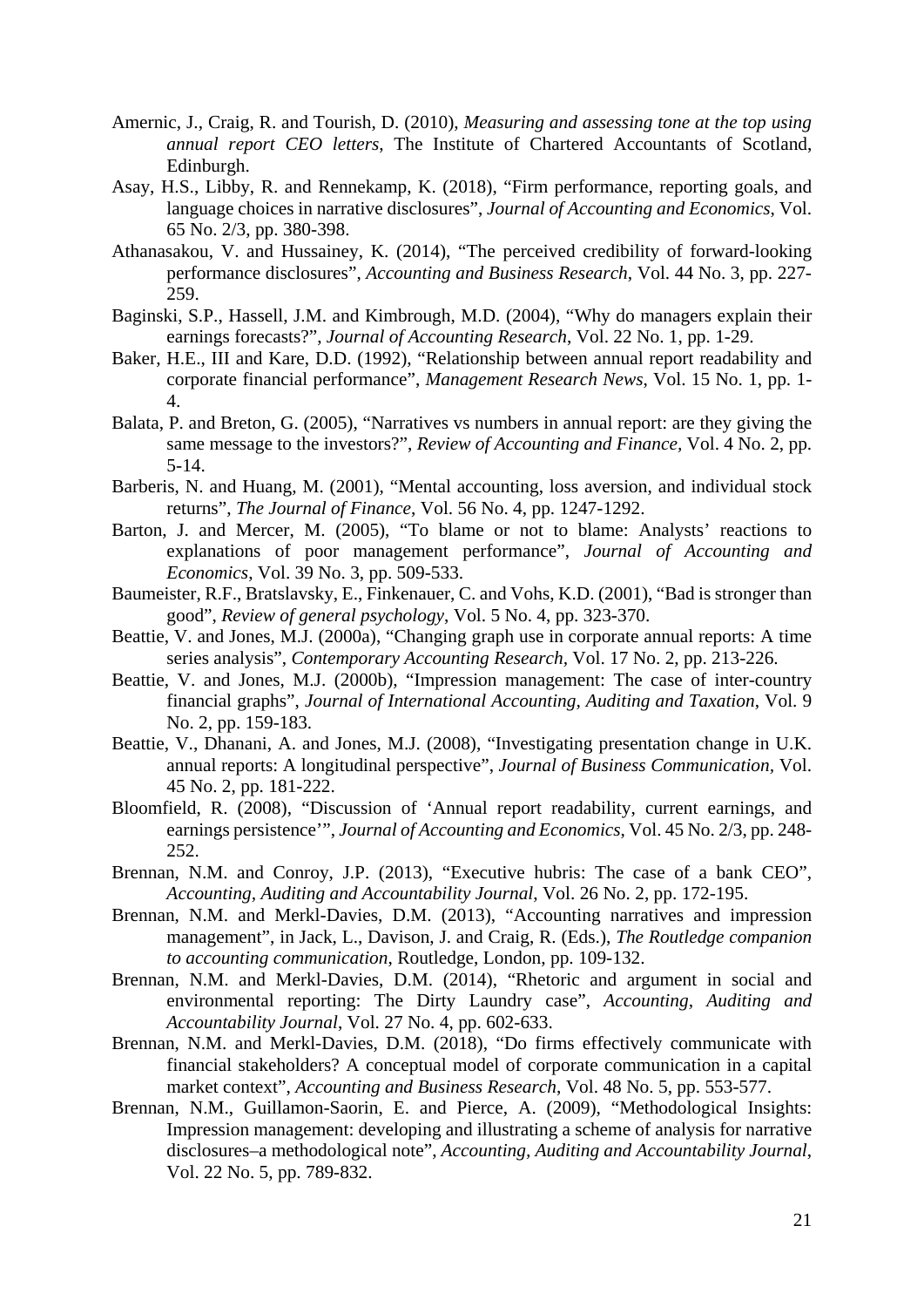- Buchholz, F., Jaeschke, R., Lopatta, K. and Maas, K. (2018), "The use of optimistic tone by narcissistic CEOs", *Accounting, Auditing and Accountability Journal*, Vol. 31 No. 2, pp. 531-562.
- Buckley, P.J. and Ruane, F. (2006), "Foreign direct investment in Ireland: Policy implications for emerging economies", *The World Economy*, Vol. 29 No. 11, pp. 1611-1628.
- *Business Week* (2001), "The best global brands", 6 August, pp. 50-64.
- Campbell, D. and Rahman, M.R.A. (2010), "A longitudinal examination of intellectual capital reporting in Marks & Spencer annual reports, 1978-2008", *British Accounting Review,*  Vol. 42 No. 1, pp. 56-70.
- Campbell, D., Moore, G. and Shrives, P. (2006), "Cross-sectional effects in community disclosure", *Accounting, Auditing and Accountability Journal*, Vol. 19 No. 1, pp. 96- 114.
- Cardoso, R.L., Leite, R.O. and de Aquino, A.C.B. (2016), "A graph is worth a thousand words: How overconfidence and graphical disclosure of numerical information influence financial analysts accuracy on decision making", *PLoS ONE*, Vol. 11 No. 8, pp. 1-14.
- Cardoso, R.L., Leite, R.O. and de Aquino, A.C.B. (2018), "The effect of cognitive reflection on the efficacy of impression management: An experimental analysis with financial analysts", *Accounting, Auditing and Accountability Journal*, Vol. 31 No. 6, pp. 1668- 1690.
- Cen, Z. and Cai, R. (2013), "'Impression management' in Chinese corporations: A study of chairperson's statements from the most and least profitable Chinese companies", *Asia Pacific Business Review*, Vol. 19 No. 4, pp. 490-505.
- Cho, C.H., Roberts, R.W. and Patten, D.M. (2010), "The language of US corporate environmental disclosure", *Accounting, Organizations and Society*, Vol. 35 No. 4, pp. 431-443.
- Clatworthy, M. and Jones, M.J. (2003), "Financial reporting of good news and bad news: evidence from accounting narratives", *Accounting and Business Research*, Vol. 33 No. 3, pp. 171-185.
- Clatworthy, M. and Jones, M.J. (2006), "Differential patterns of textual characteristics and company performance in the chairman's statement", *Accounting, Auditing and Accountability Journal*, Vol. 19 No. 4, pp. 493-511.
- Cleary, P., Quinn, M. and Moreno, A. (2019), "Socioemotional wealth in family firms: a longitudinal content analysis of corporate disclosures", *Journal of Family Business Strategy*, Vol. 10 No. 2, pp. 119-132.
- Cook, R.D. and Weisberg, S. (1999), *Applied regression including computing and graphics*, Wiley, New York, NY.
- Cooper, S. and Slack, R. (2015), "Reporting practice, impression management and company performance: A longitudinal and comparative analysis of water leakage disclosure", *Accounting and Business Research,* Vol. 45 No. 6/7, pp. 801-840.
- Courtis, J.K. (1995), "Readability of annual reports: Western versus Asia evidence", *Accounting, Auditing and Accountability Journal,* Vol. 8 No. 2, pp. 4-17.
- Courtis, J.K. (2004), "Corporate report obfuscation: artefact or phenomenon?", *British Accounting Review,* Vol. 36 No. 3, pp. 291-312.
- Dennison, S.R. and MacDonagh, O. (1998), *Guinness 1886–1939: From incorporation to the Second World War*, Cork University Press, Cork.
- Donohue, W.A., Liang, Y. and Druckman, D. (2014), "Validating LIWC dictionaries: The Oslo I accords", *Journal of Language and Social Psychology*, Vol. 33 No. 3, pp. 282-301.
- Doupnik, T.S. and Salter, S.B. (1995), "External environment, culture, and accounting practice: preliminary test of a general model of international accounting development", *The International Journal of Accounting*, Vol. 30, pp. 189-207.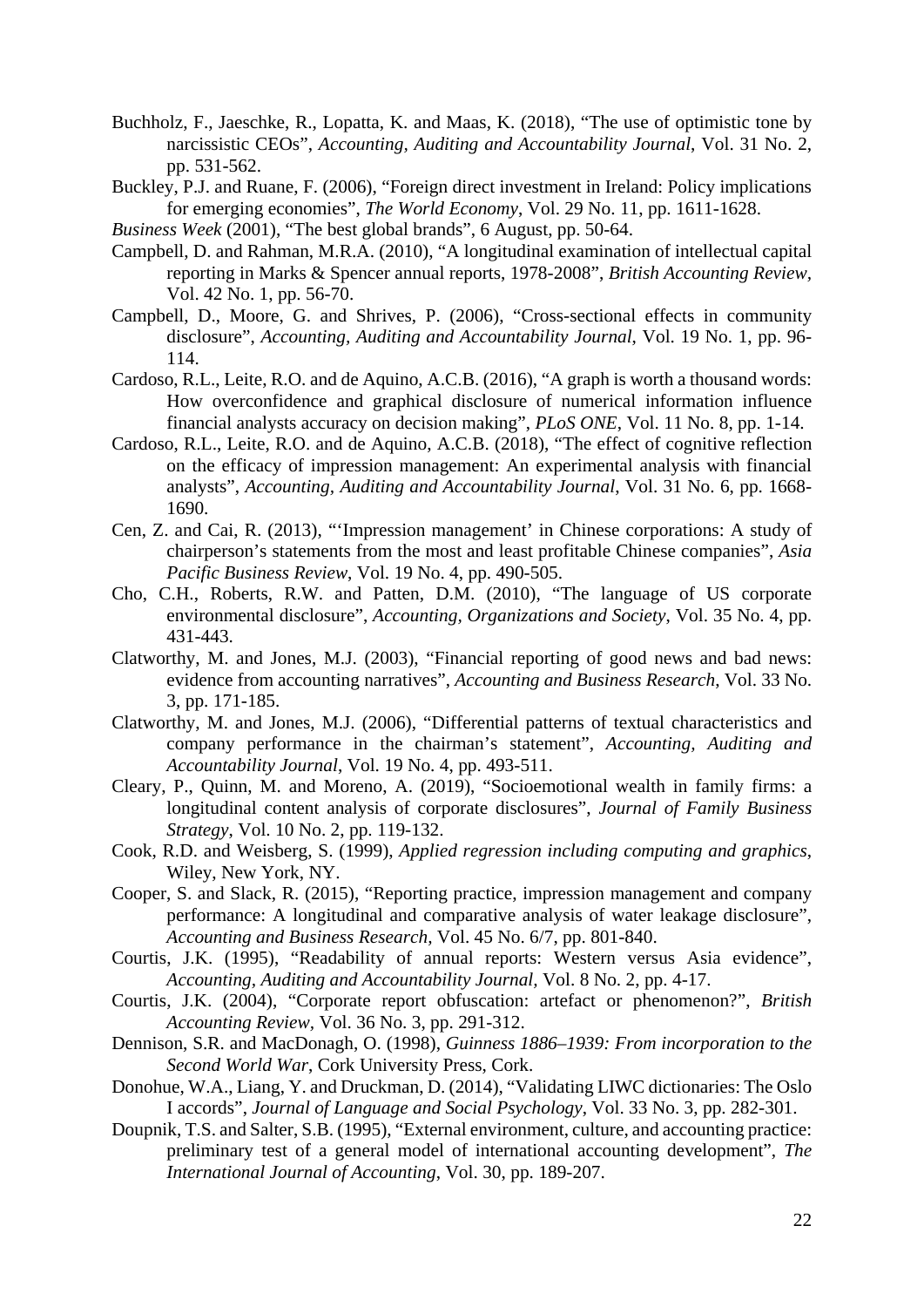- Edgar, V.C., Beck, M. and Brennan, N.M. (2018), "Impression management in annual report narratives: The case of the UK private finance initiative", *Accounting, Auditing and Accountability Journal*, Vol. 31 No. 6, pp. 1566-1592.
- Fanelli, A. and Grasselli, N.I. (2006), "Defeating the minotaur: The construction of CEO charisma and the US stock market", *Organization Studies*, Vol. 27 No. 6, pp. 811-832.
- FRC (Financial Reporting Council) (2009), Louder than words. Principles and actions for making corporate reports less complex and more relevant, London.
- Geppert, J. and Lawrence, J.E. (2008), "Predicting firm reputation through content analysis of shareholders' letter", *Corporate Reputation Review*, Vol. 11 No. 4, pp. 285-307.
- Gibbins, M., Richardson, A. and Waterhouse, J. (1990), "The management of corporate financial disclosure: Opportunism, ritualism, policies and processes", *Journal of Accounting Research*, Vol. 28 No. 1, pp. 121-143.
- Gilpin, R. and Gilpin, J.M. (2000) *The challenge of global capitalism: The world economy in the 21st century*, Princeton University Press, Princeton, NJ.
- Godfrey, J., Mather, P. and Ramsay, A. (2003), "Earnings and impression management in financial reports: The case of CEO changes", *Abacus*, Vol. 39 No. 1, pp. 95-123.
- Goffman, E. (1959), *The presentation of self in everyday life*, Doubleday Anchor Books, New York, NY.
- Gourvish, T.R. and Wilson, R.G. (1994), *The British Brewing Industry 1830–1980*, Cambridge University Press, Cambridge.
- Gray, S.J., Meek, G.K. and Roberts, C.B. (1995), "International capital market pressures and voluntary annual report disclosures by US and UK multinationals", *Journal of International Financial Management & Accounting*, Vol. 6 No. 1, pp. 43-68.
- Hiebl, M.R., Quinn, M. and Martínez Franco, C. (2015), "An analysis of the role of a Chief Accountant at Guinness c. 1920–1940", *Accounting History Review*, Vol. 25 No. 2, pp. 145-165.
- Hildebrandt, H.W. and Snyder, R.D. (1981), "The Pollyanna hypothesis in business writing: initial results, suggestions for research", *Journal of Business Communication*, Vol. 18 No. 1, pp. 5-15.
- Hooghiemstra, R. (2000), "Corporate communication and impression management: new perspectives why companies engage in corporate social reporting", *Journal of Business Ethics*, Vol. 27 No. 1/2, pp. 55-68.
- Hyland, K. (1998), "Exploring corporate rhetoric: Metadiscourse in the CEO's letter", *Journal of Business Communication*, Vol. 35 No. 2, pp. 224-245.
- IASB (2010), The conceptual framework for financial reporting, London.
- Jones, M.J. (1988), "A longitudinal study of the readability of chairman's narratives in the corporate reports of a UK company", *Accounting and Business Research,* Vol. 18 No. 72, pp. 297-305.
- Jones, M.J. and Shoemaker, P.A. (1994), "Accounting narratives: a review of empirical studies of content and readability", *Journal of Accounting Literature,* Vol. 13, pp. 142-184.
- Joyce, J. (2009), *The Guinnesses. The untold story of Ireland's most successful family*, Poolbeg Press, Dublin.
- Kay, H.D. (1968), "Rupert Edward Cecil Lee Guinness, Second Earl of Iveagh 1874-1967", *Biographical Memoirs of Fellows of the Royal Society*, Vol. 14, pp. 287-307.
- Kohut, G.F. and Segars, A.H. (1992), "The president's letter to stockholders: An examination of corporate communication strategy", *Journal of Business Communication*, Vol. 29 No. 1, pp. 7-21.
- La Porta, R., Lopez-de-Silanes, F., Shleifer, A. and Vishny, R. (1997), "Legal determinants of external finance*", Journal of Finance*, Vol. 52 No. 3, pp. 1131-1150.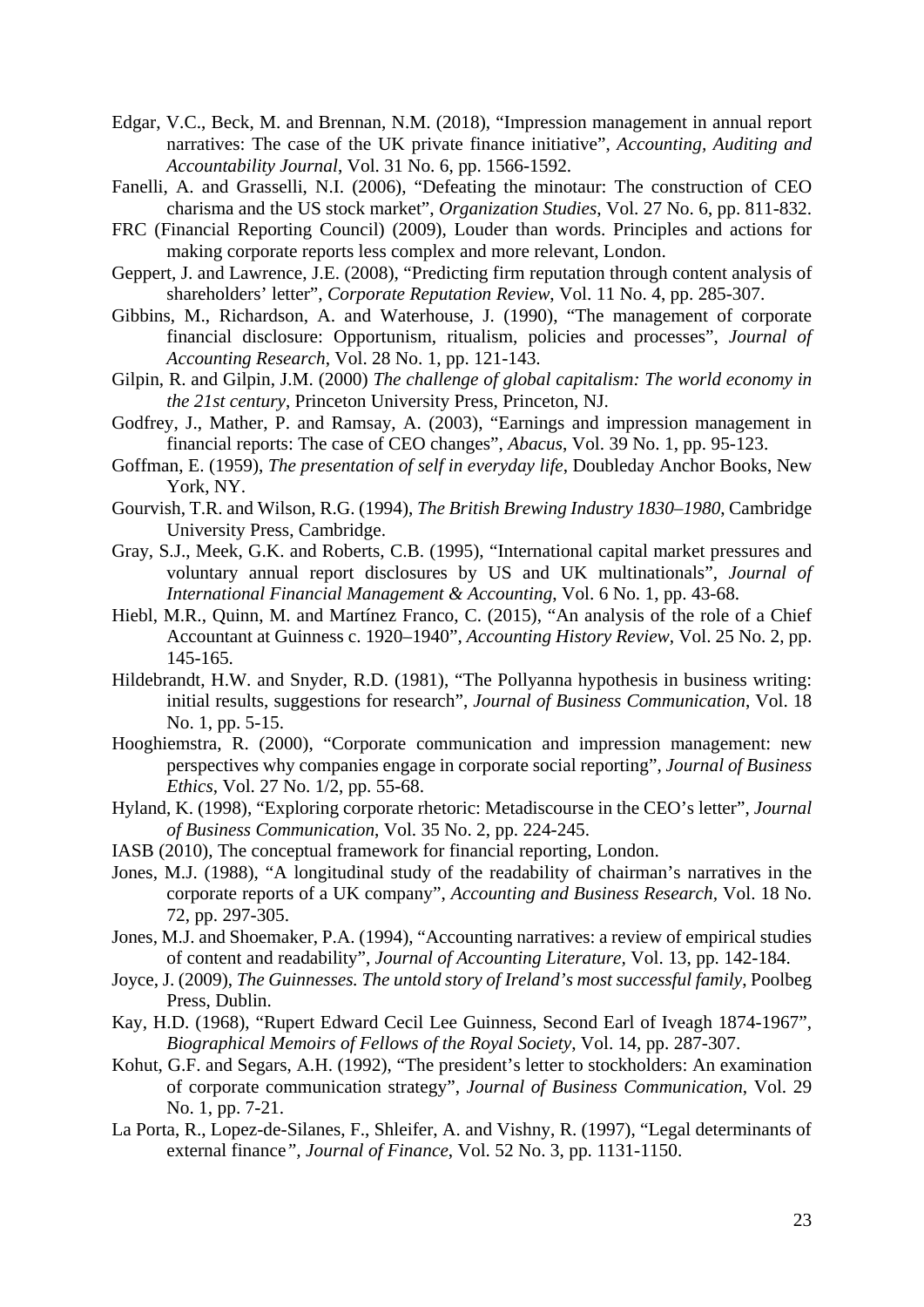- Lee, T.A. (1994), "The changing form of the corporate annual report", *Accounting Historians Journal*, Vol. 21 No. 1, pp. 215-232.
- Li, F. (2008), "Annual report readability, current earnings, and earnings persistence", *Journal of Accounting and Economics*, Vol. 45 No. 2/3, pp. 221-247.
- Li, F. (2010a), "Managers' self-serving attribution bias and corporate financial policies", available at SSRN: http://dx.doi.org/10.2139/ssrn.1639005 (accessed 8 October 2015).
- Li, F. (2010b), "Textual analysis of corporate disclosures: A survey of the literature", *Journal of Accounting Literature*, Vol. 29, pp. 143-165.
- Lynch, P. and Vaizey, J. (1960), *Guinness's Brewery in the Irish Economy 1759–1876*, Cambridge University Press, Cambridge, UK.
- McKinstry, S. (1996), "Designing the annual reports of Burton plc from 1930 to 1994", *Accounting, Organizations and Society,* Vol. 21 No. 1, pp. 89-111.
- Mellers, B.A., Schwartz, A., Ho, K. and Ritov, I. (1997), "Decision affect theory: Emotional reactions to the outcomes of risky options", *Psychological Science*, Vol. 8 No. 6, pp. 423-429.
- Merkl-Davies, D.M. and Brennan, N.M. (2017), "A theoretical framework of external accounting communication: Research perspectives, traditions, and theories", *Accounting, Auditing and Accountability Journal*, Vol. 30 No. 2, pp. 433-469.
- Merkl-Davies, D.M. and Brennan, N.M. (2007), "Discretionary disclosure strategies in corporate narratives: incremental information or impression management?", *Journal of Accounting Literature,* Vol. 26 No. 1, pp. 116-194.
- Merkl-Davies, D.M. and Brennan, N.M. (2011), "A conceptual framework of impression management: New insights from psychology, sociology and critical perspectives", *Accounting and Business Research*, Vol. 41 No. 5, pp. 415-437.
- Merkl-Davies, D.M., Brennan, N.M. and McLeay, S.J. (2011), "Impression management and retrospective sense making in corporate narratives: A social psychology perspective", *Accounting, Auditing and Accountability Journal*, Vol. 24 No. 3, pp. 315-344.
- Moreno, A. and Casasola, A. (2016), "A readability evolution of narratives in annual reports: A longitudinal study of two Spanish companies", *Journal of Business and Technical Communication*, Vol. 30 No. 2, pp. 202-235.
- Muzellec, L. and Lambkin, M. (2008), "Corporate rebranding and the implications for brand architecture management: The case of Guinness (Diageo) Ireland", *Journal of Strategic Marketing*, Vol. 16 No. 4, pp. 283-299.
- Neu, D., Warsame, H.A. and Pedwell, K.A. (1998), "Managing public impressions: Environmental disclosures in annual reports", *Accounting, Organizations and Society,*  Vol. 23 No. 3, pp. 265-282.
- O'Gráda, C. (1997), *Rocky road: Irish economy since independence*, Manchester University Press, Manchester.
- Palmer-Silveira, J.C. and Ruiz-Garrido, M.F. (2014), "Examining U.S. and Spanish annual reports: Crisis communication", *Business and Professional Communication Quarterly,* Vol. 77 No. 4, pp. 409-425.
- Patelli, L. and Pedrini, M. (2014), "Is the optimism in CEO's letters to shareholders sincere? Impression management versus communicative action during the economic crisis", *Journal of Business Ethics*, Vol. 124 No. 1, pp. 19-34.
- Pava, M.L. and Epstein, M.J. (1993), "How good is MD&A as an investment tool?", *Journal of Accountancy*, Vol. 175 No. 3, pp. 51-53.
- Pennebaker, J.W. and Francis, M.E. (1996), "Cognitive, emotional and language processes in disclosure", *Cognition and Emotion*, Vol. 10 No. 6, pp. 621-626.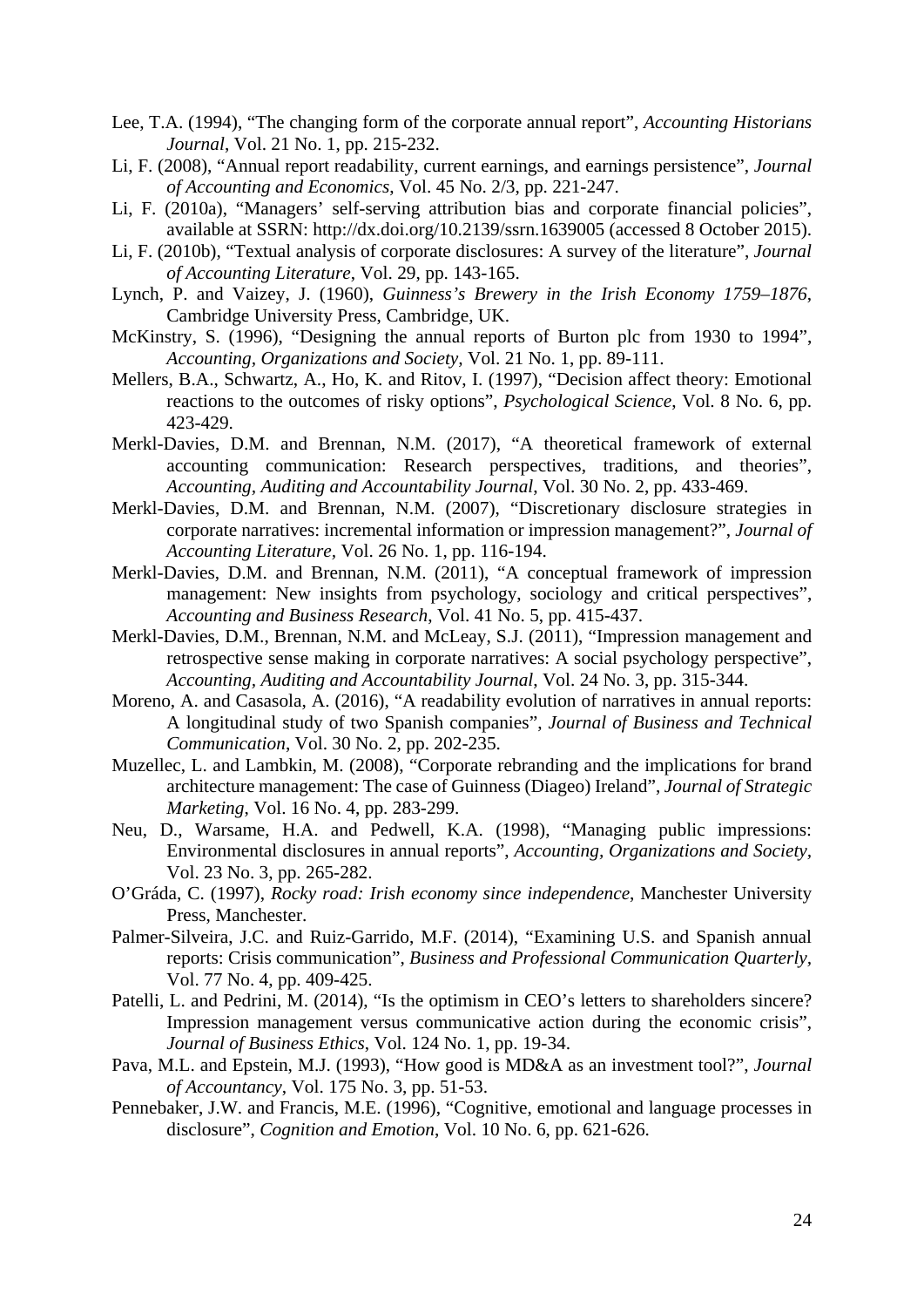- Pennebaker, J.W. and King, L.A. (1999), "Linguistic styles: Language use as an individual difference", *Journal of Personality and Social Psychology*, Vol. 77 No. 6, pp. 1296- 1312.
- Pennebaker, J.W., Booth, R.J. and Francis, M.E. (2007), *LIWC: Linguistic Inquiry and Work Count*, liwc.net, Austin, TX.
- Poole, R. (2016), "Good times, bad times: A keyword analysis of letters to shareholders of two Fortune 500 banking institutions", *International Journal of Business Communication*, Vol. 53 No. 1, pp. 55-73.
- Prokesch, S. (1992, June 20), "Lord Iveagh, Guinness chairman in a troubled time, is dead at 55", *The New York Times*, available at http://www.nytimes.com.
- Quinn, M. (2014), "Stability and change in management accounting over time—A century or so of evidence from Guinness", *Management Accounting Research*, Vol. 25 No. 1, pp. 76-92.
- Quinn, M. and Jackson, W.J. (2014), "Accounting for war risk costs: Management accounting change at Guinness during the First World War", *Accounting History Review*, Vol. 24 No. 2/3, pp. 191-209.
- Ruane, J. and Todd, J. (1996), *The dynamics of conflict in Northern Ireland: Power, conflict and emancipation*, Cambridge University Press, Cambridge.
- Rutherford, B.A. (2003), "Obfuscation, textual complexity and the role of regulated narrative accounting disclosure in corporate governance", *Journal of Management and Governance,* Vol. 7 No. 2, pp. 187-210.
- Ryan, T.P. (1997), *Modern regression methods*, Wiley, New York, NY.
- Schlenker, B.R. (1980), *Impression management: The self concept, social identity and interpersonal relations*, Brooks-Cole, Monterrey, CA.
- Shrives, P.J. and Brennan, N.M. (2017), "Explanations for corporate governance noncompliance: A rhetorical analysis", *Critical Perspectives on Accounting*, Vol. 49, pp. 31-56.
- Skinner, D.J. (1994), "Why firms voluntarily disclose bad news", *Journal of Accounting Research*, Vol. 32 No. 1, pp. 38-60.
- Staw, B. (1980), "Rationality and justification in organizational life", in Staw, B.M. and Cummings, L.L. (Eds.), *Research in organizational behaviour* (Vol. 2), JAI Press, Greenwich, CT, pp. 45-80.
- Subramanian, R., Insley, R.G. and Blackwell, R.D. (1993), "Performance and readability: a comparison of annual reports of profitable and unprofitable corporations", *Journal of Business Communication,* Vol. 30 No. 1, pp. 49-61.
- Thomas, J. (1997), "Discourse in the marketplace: The making of meaning in annual reports", *Journal of Business Communication*, Vol. 34 No. 1, pp. 47-66.
- Yang, J.H. and Liu, S. (2017), "Accounting narratives and impression management on social media", *Accounting and Business Research*, Vol. 47 No. 6, pp. 673-694.
- Yekini, L.S., Wisniewski, T.P. and Millo, Y. (2016), "Market reaction to the positiveness of annual report narratives", *British Accounting Review*, Vol. 48 No. 4, pp. 415-430.
- Yuthas, K., Rogers, R. and Dillard, J.F. (2002), "Communicative action and corporate annual reports", *Journal of Business Ethics*, Vol. 41 No. 1/2, pp. 141-157.
- Zhang, S. and Aerts, W. (2015), "Management's performance justification and failure to meet earnings thresholds", *Accounting and Business Research,* Vol. 45 No. 6/7, pp. 841-868.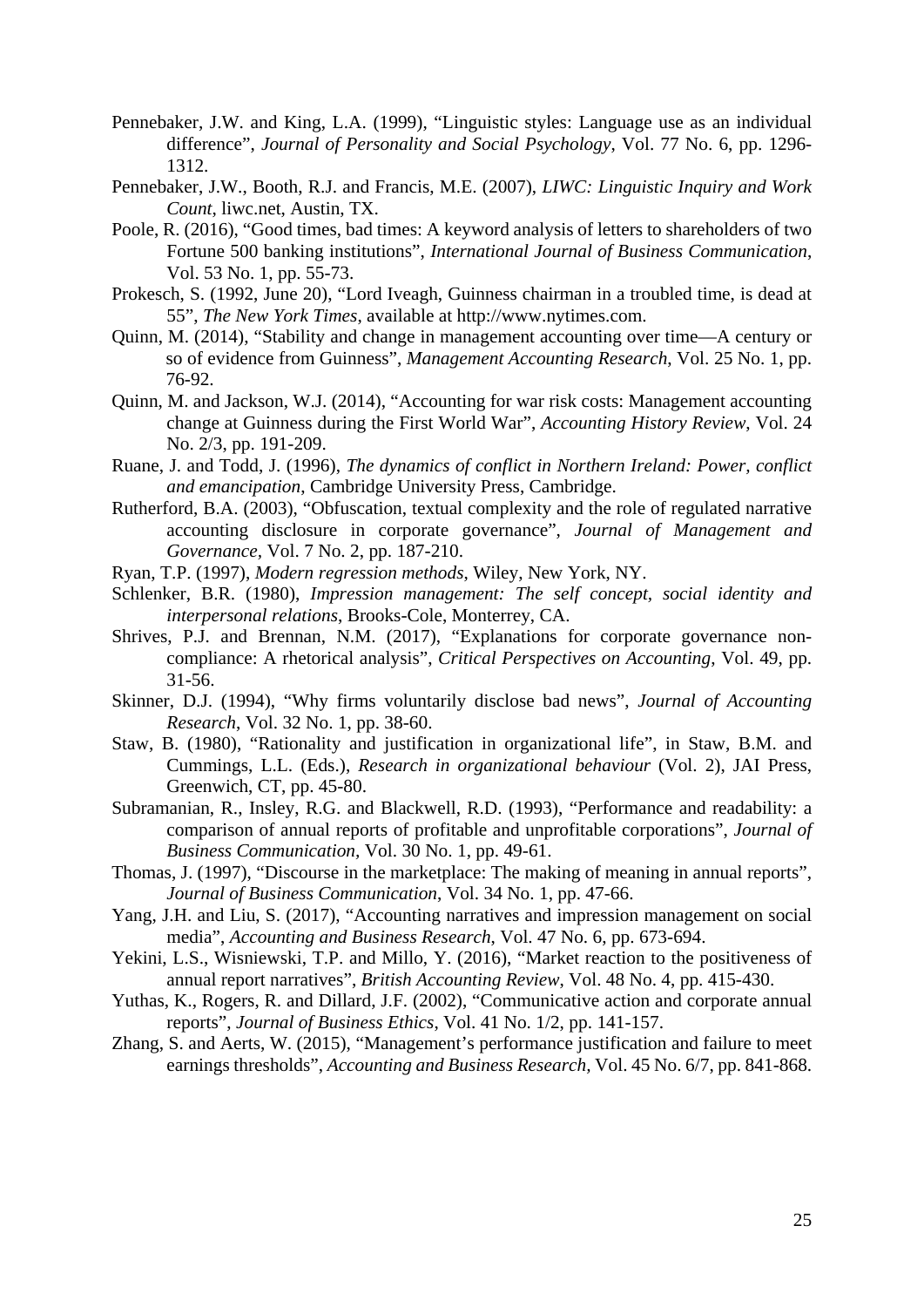## **Figures and tables**



**Figure 1.** Evolution of independent variables (1948–1996)

ROA: Return on assets; IDEB: Increase or decrease in earnings before interest and tax from the previous year; DEBR: Debt ratio; TASS: Total assets (after deflation and before transformation); CHAI<sub>i</sub>: Different chairpersons; TITL<sub>i</sub>: Different titles

## **Figure 2.** Evolution of dependent variables (1948–1996)

Panel A. Qualitative textual characteristics (positive, negative, tentative, future and external references)





Panel B. Quantitative textual characteristics (length, numeric references and first person prns.)

a Before transformation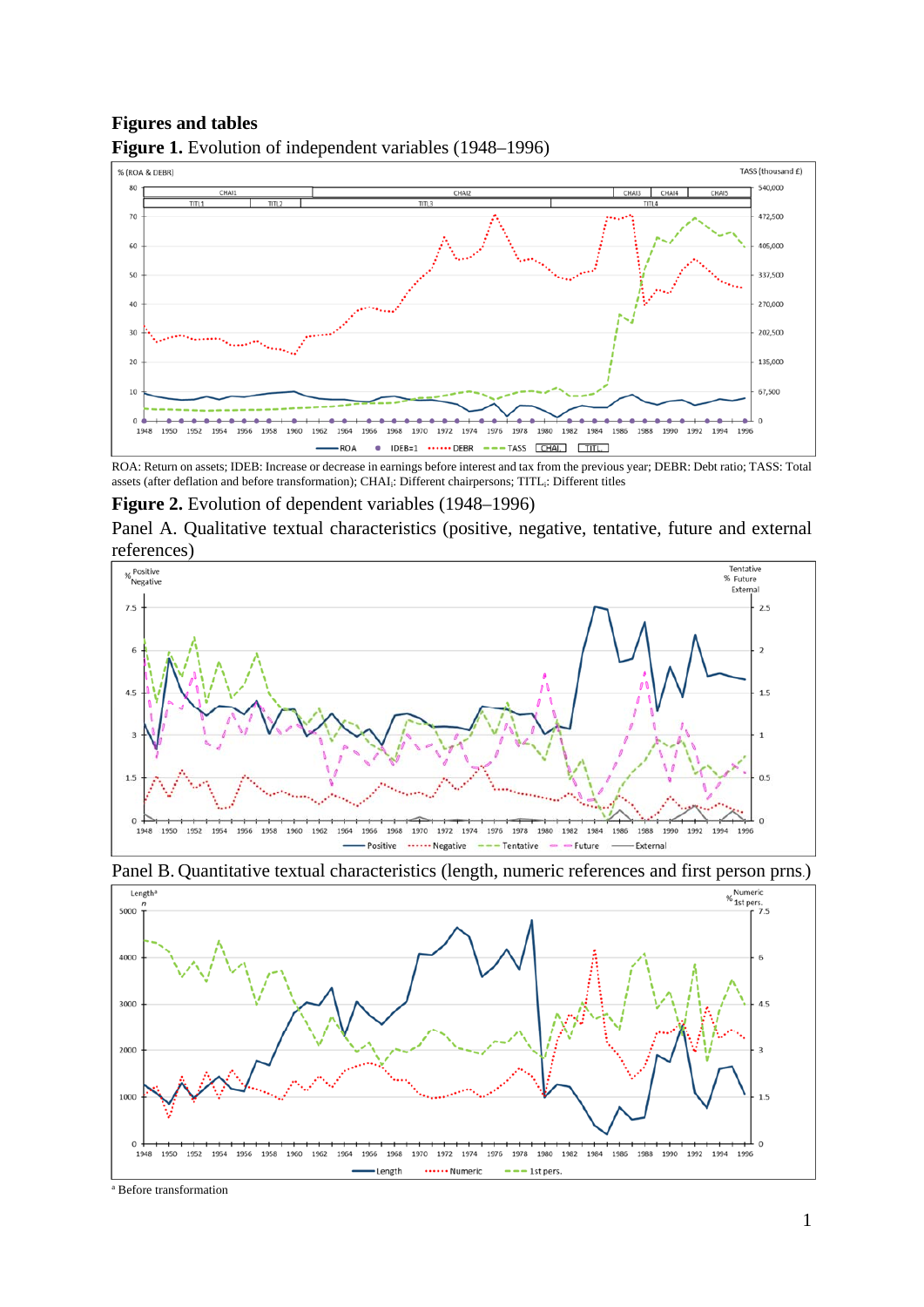| <b>Hypothesis</b> | Textual characteristic | Expected relationship with profitability (IM) |
|-------------------|------------------------|-----------------------------------------------|
| H1.1              | Positive references    | No (bias in favour)                           |
| H1.2              | Negative references    | No (bias against)                             |
| H1.3              | Tentative references   |                                               |
| H1.4              | Future references      |                                               |
| H1.5              | External references    |                                               |
| H2.1              | Length                 |                                               |
| H2.2              | Numeric references     | ┿                                             |
| H2.3              | First person pronouns  |                                               |

**Table 1.** Textual characteristics and their relationships with impression management

**Table 2.** Average length of the chairman's statement and specific 'Guinness' references

| Period    |       | Average length   Average Guinness references (n)   Average Guinness references (%) |      |
|-----------|-------|------------------------------------------------------------------------------------|------|
| 1948–1960 | 1.461 | 4.4                                                                                | 0.30 |
| 1961–1968 | 2,864 | 17.8                                                                               | 0.62 |
| 1969–1979 | 4,065 | 28.9                                                                               | 0.71 |
| 1980–1996 | .127  | 6.7                                                                                | 0.59 |

# **Table 3.** Variables and proxy measures selected

| Variable              | Proxy measure                               | Definition                                                                                                                                                                                 |
|-----------------------|---------------------------------------------|--------------------------------------------------------------------------------------------------------------------------------------------------------------------------------------------|
| Dependent variables   |                                             |                                                                                                                                                                                            |
| Positive              | LIWC 2007 word category                     | Positive emotions (%)                                                                                                                                                                      |
| Negative              | LIWC 2007 word category                     | Negative emotions (%)                                                                                                                                                                      |
| Tentative             | LIWC 2007 word category                     | Tentativeness (%)                                                                                                                                                                          |
| Future                | LIWC 2007 word category                     | Future focus (%)                                                                                                                                                                           |
| External              | Ad-hoc word category                        | External-oriented (%)                                                                                                                                                                      |
| Length                | Total words (LIWC 2007)                     | Number of total words <sup>a</sup>                                                                                                                                                         |
| Numeric               | LIWC 2007 word categories                   | Numerals + Numbers $(\%)$                                                                                                                                                                  |
| First person pronouns | LIWC 2007 word categories                   | Singular + Plural first person pronouns $(\%)$                                                                                                                                             |
| Independent variables |                                             |                                                                                                                                                                                            |
| Profitability         | Return on assets (ROA)                      | Net profit divided by total assets $\times$ 100                                                                                                                                            |
|                       | $\triangle$ / $\triangledown$ EBIT (IDEB)   | $0 =$ decreasing; $1 =$ increasing (compared to previous year)                                                                                                                             |
| Risk                  | Debt ratio (DEBR)                           | Total liabilities divided by total assets $\times$ 100                                                                                                                                     |
| Size                  | Total assets (TASS)                         | Total assets deflated using CPI <sup>b</sup> with 1948 base (thousand $\pounds$ ) <sup>a</sup>                                                                                             |
| Chairperson           | Different chairpersons (CHAI <sub>i</sub> ) | Defined as one dummy for each different chairperson                                                                                                                                        |
| Title                 | Different titles (TITL.)                    | Defined as one dummy for each different title<br><sup>a</sup> The variables in absolute terms (length and TASS) are transformed. They are expressed as its logarithm minus the sample mean |

 $^a$  The variables in absolute terms (length and TASS) are transformed. They are expressed as its logarithm minus the sample mean.<br> $^b$  CPI (Consumer Price Index) extracted from the Office for National Statistics (http://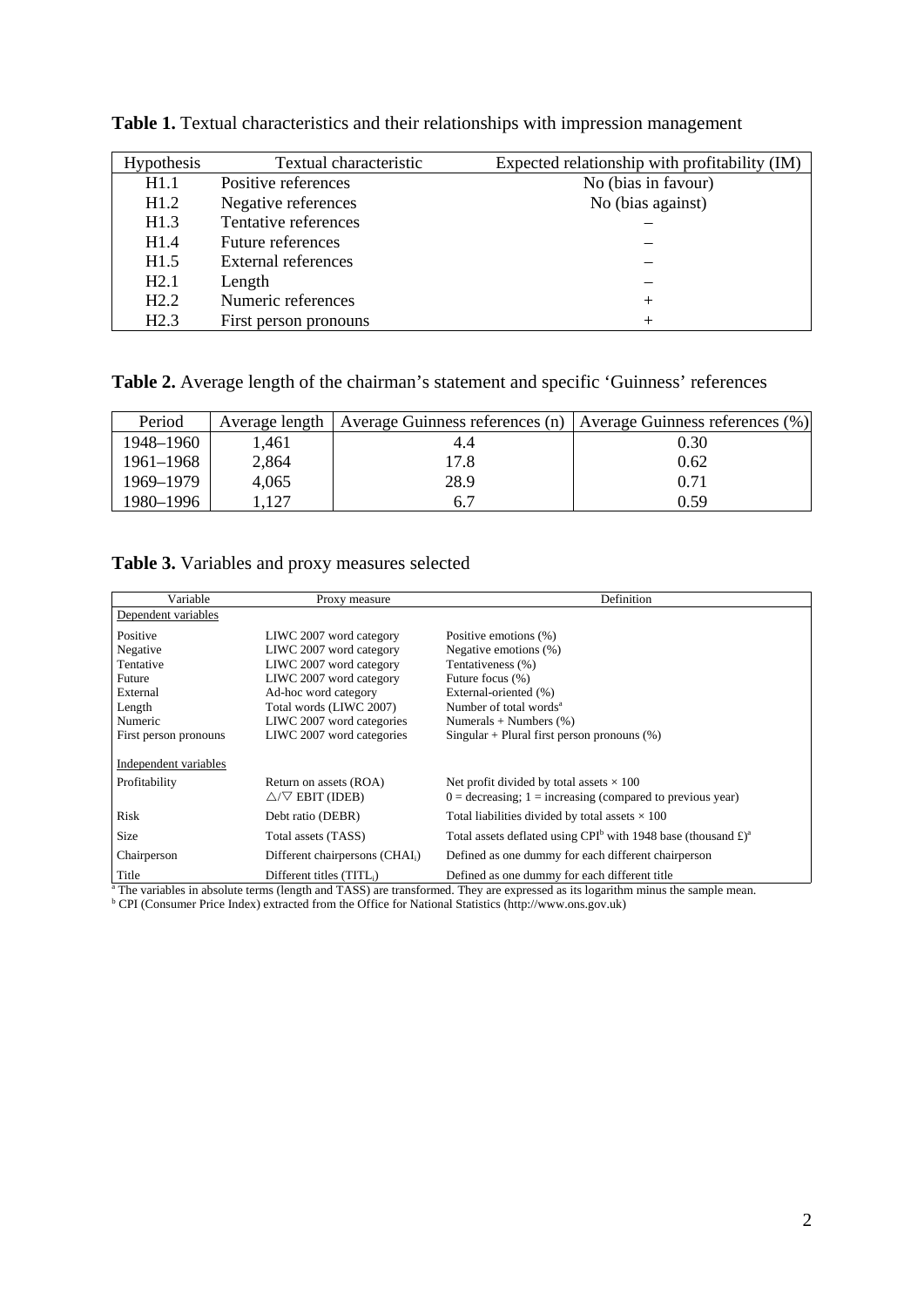# **Table 4.** Summary distribution statistics of variables selected

| Variable                 | Mean         | Std. Dev.    | Minimum   | Maximum    |
|--------------------------|--------------|--------------|-----------|------------|
| Positive                 | 4.1916       | 1.2208       | 2.50      | 7.54       |
| Negative                 | 0.8763       | 0.4091       | 0.00      | 1.95       |
| Tentative                | 1.0647       | 0.4785       | 0.00      | 2.16       |
| Future                   | 0.9131       | 0.3873       | 0.24      | 1.90       |
| External                 | 0.0145       | 0.0383       | 0.00      | 0.18       |
| Length <sup>a</sup>      | 2158.96      | 1300.5330    | 215.00    | 4812.00    |
| Numeric                  | 2.4194       | 1.0241       | 0.82      | 6.29       |
| $1st$ person pronouns    | 4.2767       | 1.2076       | 2.53      | 6.55       |
| <b>ROA</b>               | 6.7411       | 1.9567       | 1.27      | 9.97       |
| <b>IDEB</b>              | 0.7755       | 0.4216       | 0.00      | 1.00       |
| <b>DEBR</b>              | 43.6546      | 14.1938      | 22.57     | 71.05      |
| $TASS^b$                 | 122,218.6311 | 151,348.0016 | 24,142.38 | 469,323.38 |
| CHAI <sub>1</sub>        | 0.29         | 0.46         | 0.00      | 1.00       |
| CHAI <sub>2</sub>        | 0.49         | 0.50         | 0.00      | 1.00       |
| CHAI <sub>3</sub>        | 0.06         | 0.24         | 0.00      | 1.00       |
| CHAI <sub>4</sub>        | 0.06         | 0.24         | 0.00      | 1.00       |
| CHAI <sub>5</sub>        | 0.10         | 0.31         | 0.00      | 1.00       |
| $TITL_1$                 | 0.18         | 0.39         | 0.00      | 1.00       |
| TITL <sub>2</sub>        | 0.08         | 0.28         | 0.00      | 1.00       |
| <b>TITL</b> <sub>3</sub> | 0.41         | 0.50         | 0.00      | 1.00       |
| TITL <sub>4</sub>        | 0.33         | 0.47         | 0.00      | 1.00       |

N=49 a Before transformation b After deflation and before transformation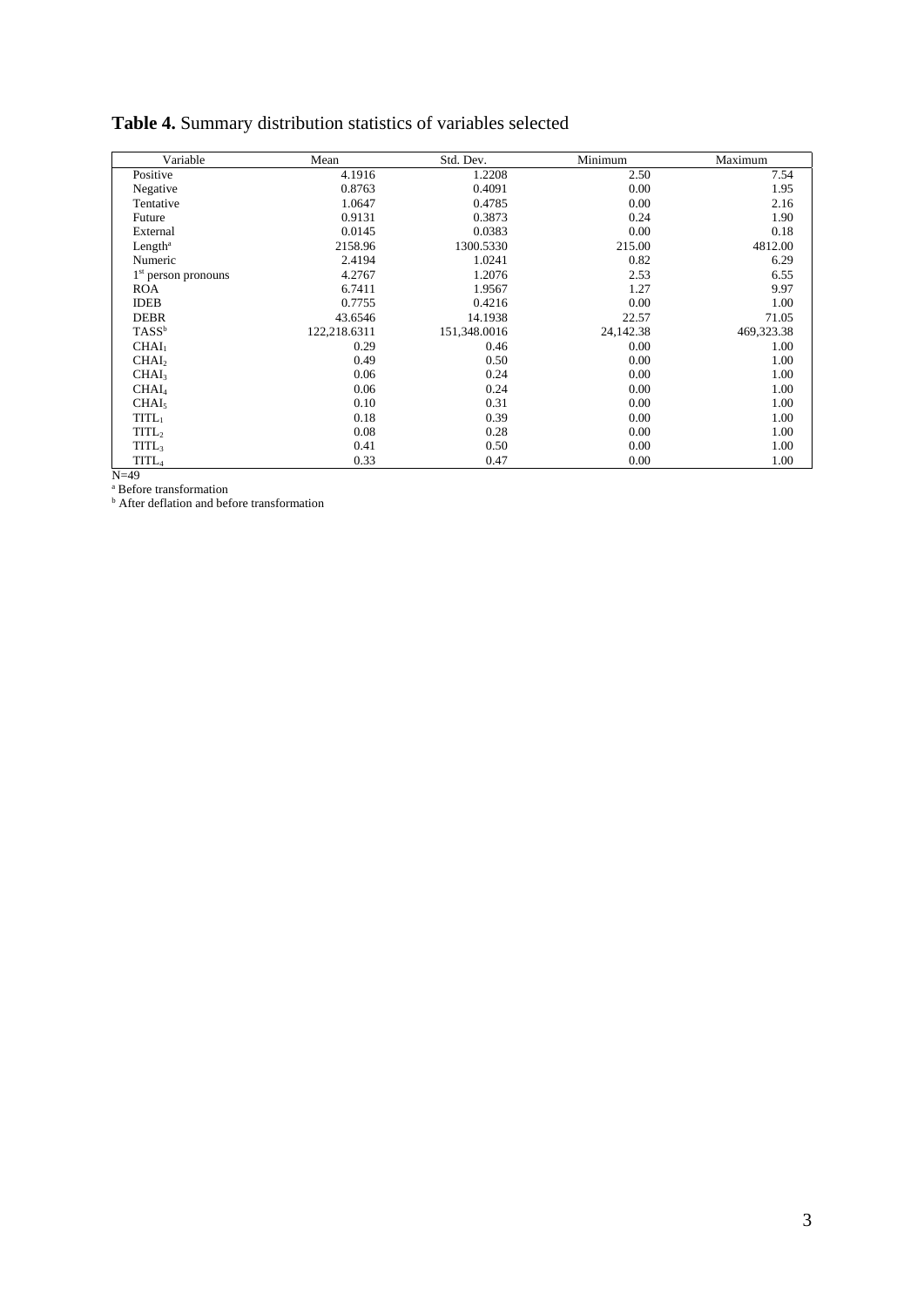#### **Table 5.** Correlation coefficients of variables

|                        | Positive                   | Negative                                                         | Tentative  | Future                         | External   | Length      | Numeric                    | 1st pers.   | <b>ROA</b>        | <b>IDEB</b> | <b>DEBR</b> | <b>TASS</b>             | CHAI <sub>1</sub>                            | CHAI2      | CHAI3      | CHAI4                            | CHAI5      | <b>TITL</b>            | TITL2     | <b>TITL</b> |
|------------------------|----------------------------|------------------------------------------------------------------|------------|--------------------------------|------------|-------------|----------------------------|-------------|-------------------|-------------|-------------|-------------------------|----------------------------------------------|------------|------------|----------------------------------|------------|------------------------|-----------|-------------|
| <b>ROA</b>             | $-0.109$                   | $-0.009$                                                         | $0.346***$ | $0.209*$                       | 0.029      | $-0.020$    | $-0.304**$                 | $0.429***$  |                   |             |             |                         |                                              |            |            |                                  |            |                        |           |             |
| <b>IDEB</b>            | $0.212*$                   | $-0.039$                                                         | 0.007      | $-0.081$                       | $-0.181$   | $-0.128$    | 0.087                      | 0.028       | $0.278**$         |             |             |                         |                                              |            |            |                                  |            |                        |           |             |
|                        | DEBR 0.336***              | $-0.088$                                                         |            | $-0.656***$ $-0.341***$        | $0.255**$  | $-0.027$    | $0.281**$                  | $-0.461***$ | $-0.601***$ 0.033 |             |             |                         |                                              |            |            |                                  |            |                        |           |             |
|                        | TASS 0.520***              | $-0.525***$ $-0.630***$ $-0.284**$                               |            |                                | $0.435***$ | $-0.227*$   | $0.571***$                 | -0.086      | $-0.236*$         | 0.007       | $0.546***$  |                         |                                              |            |            |                                  |            |                        |           |             |
|                        | $CHAI1 -0.189*$            | $0.275**$                                                        |            | $0.756***$ $0.483***$ $-0.145$ |            | $-0.159$    | $-0.431***$                | $0.673***$  | $0.570***$        | 0.015       |             | $-0.744***$ $-0.598***$ |                                              |            |            |                                  |            |                        |           |             |
|                        | $CHAI2 -0.259**$           | $0.191*$                                                         | $-0.316**$ | $-0.315**$                     | $-0.245**$ | $0.409***$  | 0.000                      | $-0.739***$ | $-0.569***$       | -0.060      | $0.415***$  | $-0.236*$               | $-0.620***$                                  |            |            |                                  |            |                        |           |             |
|                        | $CHAI3 0.404***$           | $-0.246**$                                                       | $-0.278**$ | $0.202*$                       | $0.194*$   | $-0.376***$ | 0.008                      | $0.192*$    | 0.129             | 0.137       | $0.295**$   | $0.352***$ -0.162       |                                              | $-0.250**$ |            |                                  |            |                        |           |             |
|                        | $CHAI4$ 0.076              | $-0.227*$                                                        | $-0.080$   | $-0.053$                       | 0.082      | 0.056       | $0.324**$                  | $-0.003$    | $-0.026$          | 0.137       | 0.061       | $0.471***$ -0.162       |                                              | $-0.250**$ | $-0.065$   |                                  |            |                        |           |             |
|                        | $CHAI5$ 0.330**            | $-0.352***$ $-0.324**$                                           |            | $-0.319**$                     | $0.405***$ | $-0.185$    | $0.381***$                 | 0.066       | 0.007             | $-0.142$    | 0.143       | $0.629***$ $-0.213*$    |                                              | $-0.330**$ | $-0.086$   | $-0.086$                         |            |                        |           |             |
|                        | $TITL1 -0.092$             | $0.254**$                                                        | $0.676***$ | $0.395***$                     | $-0.070$   | $-0.282**$  | $-0.314**$                 | $0.667***$  | $0.317**$         | 0.129       | $-0.528***$ |                         | $-0.464***$ $0.750***$ $-0.465***$ $-0.121$  |            |            | $-0.121$                         | $-0.160$   |                        |           |             |
|                        | $TITL2 -0.106$             | 0.097                                                            | $0.282**$  | $0.212*$                       | $-0.114$   | 0.078       | $-0.212*$                  | $0.190*$    | $0.428***$        | $-0.018$    | $-0.401***$ | $-0.270**$              | $0.471***$ $-0.292**$                        |            | $-0.076$   | $-0.076$                         | $-0.101$   | $-0.141$               |           |             |
|                        | $TTTL_3$ -0.527*** 0.307** |                                                                  | $-0.081$   | $-0.097$                       | $-0.186$   |             | $0.743***$ $-0.390***$     | $-0.730***$ | $-0.241**$        | $-0.150$    | $0.222*$    | $-0.270**$              | $-0.433***$ 0.765*** $-0.212*$               |            |            | $-0.212*$                        | $-0.280**$ | $-0.394***$ $-0.248**$ |           |             |
|                        |                            | $\overline{\text{TTL}}_4$ 0.690*** -0.588*** -0.638*** -0.348*** |            |                                | $0.319**$  |             | $-0.591***$ 0.792*** 0.103 |             | $-0.259**$        | 0.062       |             |                         | $0.437***$ $0.825***$ $-0.440***$ $-0.247**$ |            | $0.367***$ | $0.367***$ $0.484***$ $-0.330**$ |            |                        | $-0.208*$ | $-0.578***$ |
| $\mathbf{M}$ $\Lambda$ |                            |                                                                  |            |                                |            |             |                            |             |                   |             |             |                         |                                              |            |            |                                  |            |                        |           |             |

N=49 \* p < 0.1; \*\* p < 0.05; \*\*\* p < 0.01

# **Table 6.** Full regression models

| Positive   |            | Negative   |           | Tentative  |            | Future   |            | External |           | Length            |           | Numeric    |            | I <sup>st</sup> person pronouns |            |
|------------|------------|------------|-----------|------------|------------|----------|------------|----------|-----------|-------------------|-----------|------------|------------|---------------------------------|------------|
| В          | p-value    | B          | p-value   | B          | p-value    | B        | p-value    | B        | p-value   | B                 | p-value   | B          | p-value    | B                               | p-value    |
| 3.823      | $0.008***$ | 0.688      | 0.205     | 2.174      | $0.000***$ | 2.534    | $0.000***$ | $-0.035$ | 0.523     | $-0.085$          | 0.747     | .51        | $0.085*$   | 6.660                           | $0.000***$ |
| 0.031      | 0.832      | $-0.047$   | 0.401     | $-0.111$   | $0.008***$ | $-0.032$ | 0.511      | 0.008    | 0.146     | $-0.012$          | 0.662     | $-0.015$   | 0.866      | 0.134                           | 0.202      |
| 0.430      | 0.263      | 0.004      | 0.981     | 0.080      | 0.446      | $-0.090$ | 0.486      | $-0.031$ | $0.045**$ | 0.010             | 0.888     | 0.200      | 0.400      | $-0.465$                        | $0.095*$   |
| 0.009      | 0.623      | 0.014      | $0.047**$ | $-0.004$   | 0.452      | $-0.010$ | 0.114      | 0.001    | 0.145     | 0.000             | 0.970     | $-0.012$   | 0.301      | $-0.012$                        | 0.354      |
| l.754      | 0.504      | $-0.903$   | 0.376     | $-1.154$   | 0.114      | 1.616    | $0.075*$   | 0.061    | 0.556     | 0.012             | 0.981     | $-1.201$   | 0.461      | 2.427                           | 0.201      |
| $-0.304$   | 0.769      | $-0.030$   | 0.940     | $-0.107$   | 0.706      | $-0.350$ | 0.322      | 0.015    | 0.711     | $-0.002$          | 0.992     | 0.581      | 0.368      | $-0.338$                        | 0.650      |
| $-0.986$   | 0.673      | 0.443      | 0.625     | 1.035      | 0.111      | $-0.436$ | 0.582      | $-0.010$ | 0.912     | 0.018             | 0.968     | $-0.337$   | 0.816      | $-1.048$                        | 0.532      |
| $-2.742$   | 0.328      | 0.783      | 0.469     | 1.456      | $0.062*$   | $-1.310$ | 0.170      | $-0.016$ | 0.887     | 0.517             | 0.332     | 0.990      | 0.567      | $-2.448$                        | 0.225      |
| $-1.794$   | 0.523      | 0.705      | 0.517     | 1.229      | 0.115      | $-1.613$ | $0.095*$   | 0.000    | 0.999     | 0.290             | 0.587     | 0.977      | 0.574      | $-2.412$                        | 0.234      |
| $-0.207$   | 0.737      | 0.060      | 0.803     | $-0.028$   | 0.867      | $-0.094$ | 0.652      | $-0.024$ | 0.323     | 0.280             | $0.021**$ | 0.000      | 0.999      | $-1.295$                        | $0.005***$ |
| $-0.775$   | 0.461      | $-0.147$   | 0.717     | $-0.411$   | 0.158      | $-0.375$ | 0.294      | $-0.045$ | 0.278     | 0.436             | $0.034**$ | 0.220      | 0.735      | $-2.701$                        | $0.001***$ |
| 1.018      | 0.379      | $-0.598$   | 0.185     | $-0.971$   | $0.004***$ | $-0.916$ | $0.023**$  | $-0.045$ | 0.322     | $-0.300$          | 0.177     | 2.611      | $0.001***$ | $-1.730$                        | $0.042**$  |
| $0.000***$ |            | $0.008***$ |           | $0.000***$ |            |          | $0.001***$ |          |           | $0.000***$        |           | $0.000***$ |            | $0.000***$                      |            |
|            |            |            |           |            |            |          |            |          |           |                   |           |            |            |                                 | 0.724      |
|            |            | 0.475      |           | 0.298      |            | 0.744    |            | 0.401    |           | $0.076*$<br>0.167 |           | 0.702      |            | 0.713                           |            |

N=49

 $CHAI<sub>1</sub>$  and  $TITL<sub>1</sub>$  are considered as the reference categories

\* p < 0.1; \*\* p < 0.05; \*\*\* p < 0.01